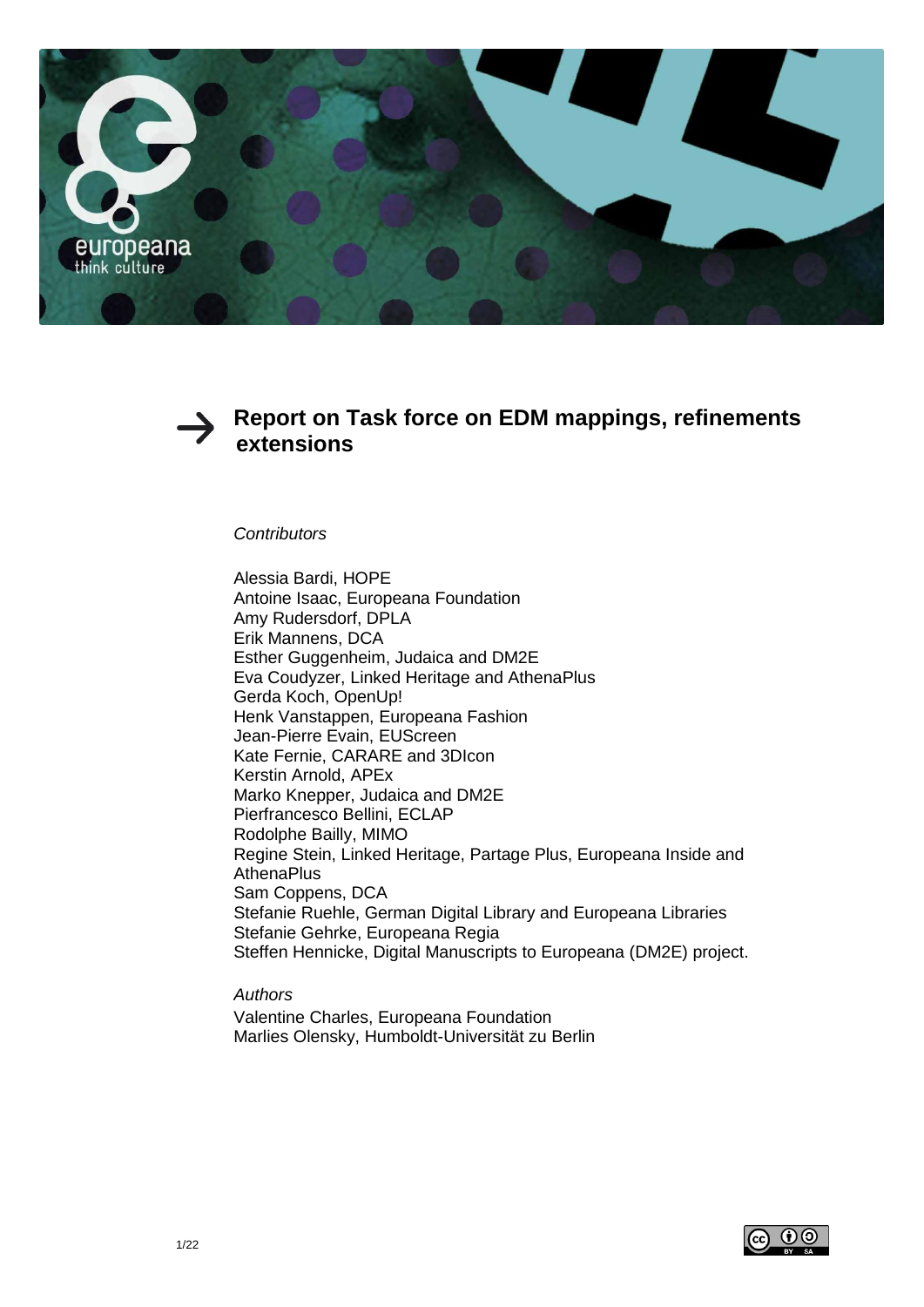

| 1.                         | <b>Introduction</b>                                                                                                                                                                                                | 3                |
|----------------------------|--------------------------------------------------------------------------------------------------------------------------------------------------------------------------------------------------------------------|------------------|
| 2.                         | The Europeana Data Model                                                                                                                                                                                           | 3                |
| 3.<br>3.1.<br>3.2.<br>3.3. | Collection and classification of mappings, refinements and<br>extensions<br>Gathering of the mappings, refinements and extensions<br>What is a mapping to EDM?<br>What is an EDM refinement / application profile? | 4<br>4<br>5<br>8 |
| 3.4.<br>4.                 | What is an extension to EDM?<br>Results from the mapping analysis                                                                                                                                                  | 9<br>10          |
| 4.1.<br>4.2.               | Details on the mapping choices identified in the documentation<br>Details about the EDM extensions recorded so far                                                                                                 | 10<br>18         |
| 5.                         | Further recommendations for the EDM model and conclusion                                                                                                                                                           | 20               |
| 6.                         | <b>References</b>                                                                                                                                                                                                  | 22               |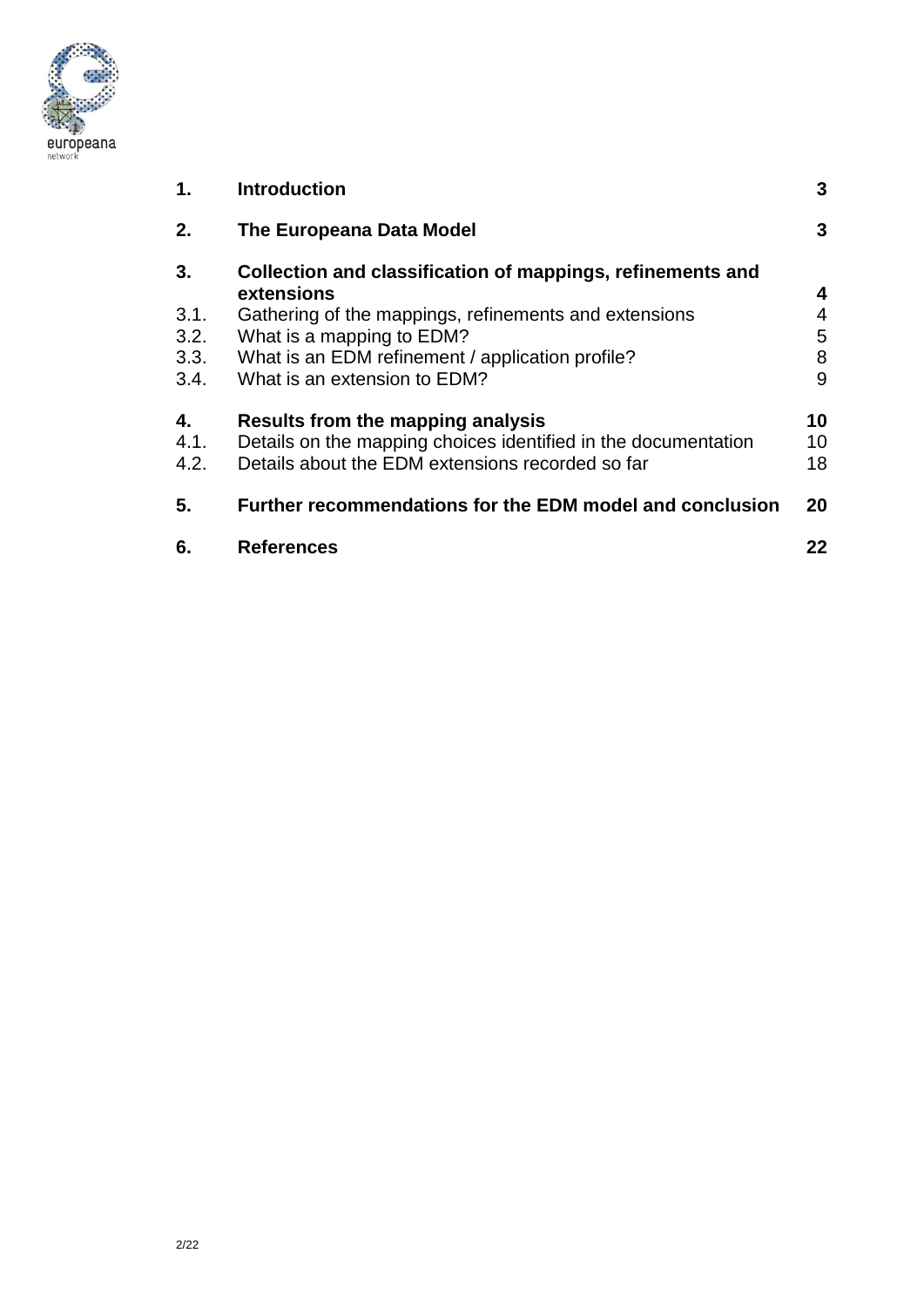

# **1. Introduction**

The Europeana Data Model (EDM) plays an important role in Europeana's network of projects and providers. The number of contributing data providers is steadily increasing within this network and with this also the number and variety of metadata formats, schemas, etc. that Europeana has to integrate. Many projects and partners have been working on mappings as a way to enable metadata interoperability with other Europeana metadata, making decisions based on domainspecific requirements and possibilities offered by the EDM model. In this process, some providers have minimised the loss of metadata from their original metadata format to EDM by further extending and refining it. Experiments with EDM have shown that the model can be used to describe metadata at various levels of granularity. Data providers either directly map their metadata to EDM according to the guidelines (Europeana, 2013) or create specialisations of EDM for representing specific use-cases.

Since the creation of the EDM many of these mappings, refinements and extensions have been created without a central reference that would bring them together in a single overview. The Task Force has answered this need and collected mappings to and extensions of EDM, documenting and summarising work from different partners and projects into an overall 'big picture'.

# **2. The Europeana Data Model**

The *Europeana Data Model* (EDM) is the current data model used by Europeana to collect, connect, represent and enrich the metadata descriptions provided by Europeana data providers. It allows the articulation of descriptions and links between provided cultural heritage objects (CHO) (painting, book, archaeology site, recordings, films…) and their digital representations; as well as between objects and metadata records describing them. EDM is based on the principles of the Semantic Web and provides more opportunities to provide rich and interlinked metadata. Defining mappings between original data models and EDM is crucial for data providers wishing to deliver metadata to Europeana.

The main requirements identified for the development of EDM included:

- Distinction between a "provided item" (a painting, a book…) and its digital representations;
- Distinction between an item and the metadata record describing it;
- Allowing aggregation of multiple records for the same item, containing potentially contradictory statements about it;
- Provide support for contextual resources, including concepts from controlled vocabularies.

These principles underlie key decisions when mapping the metadata to EDM. EDM provides a selection of Dublin Core properties (such as *dc:title*, *dc:creator*) and additional EDM-specific properties for describing objects. It enables the use of Dublin Core properties with fully-fledged resources, rather than literals. New EDM properties have been created to provide more semantics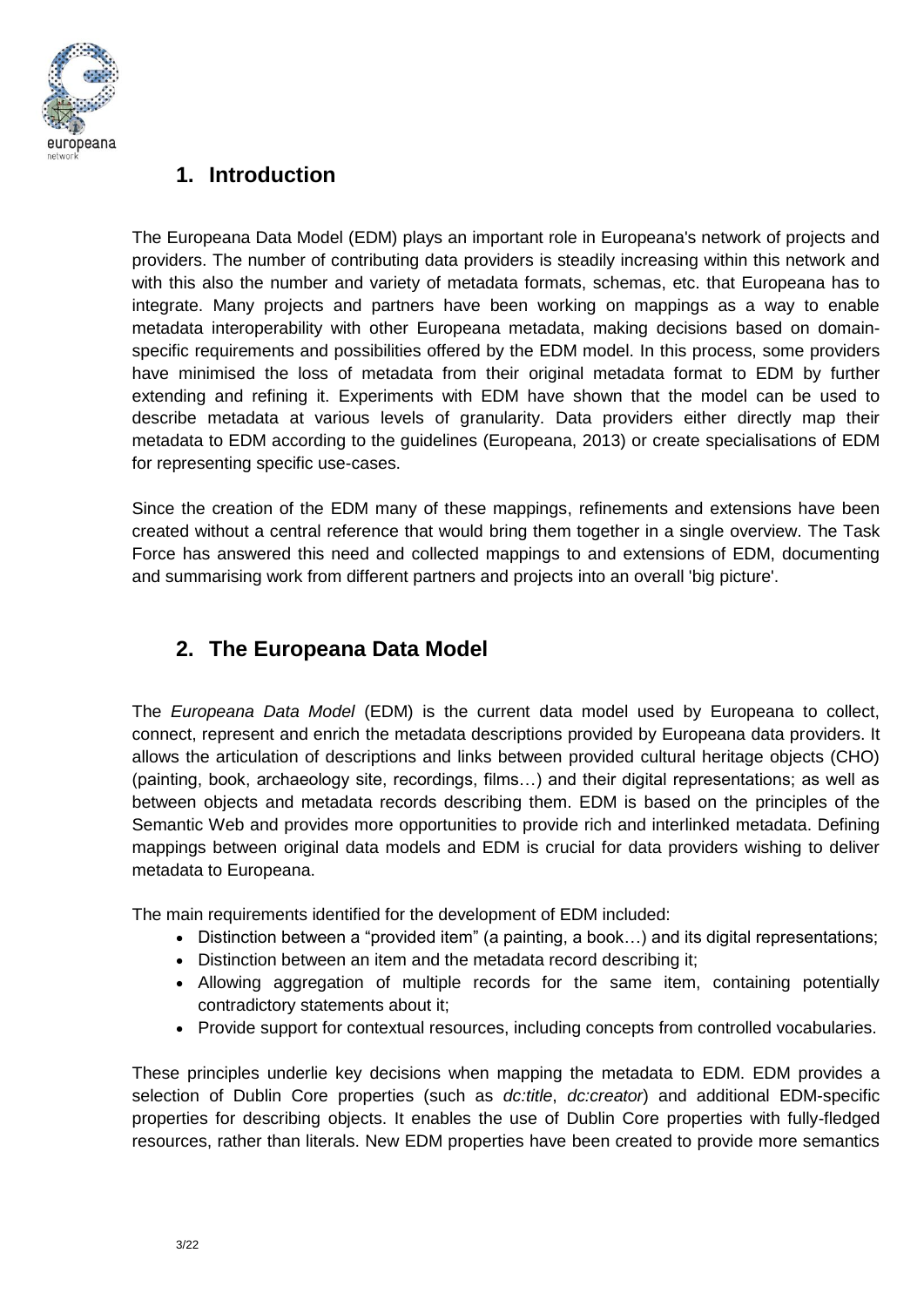

to the data: to allow the representation of more specific relationships between objects such as the "aboutness" of a link or the similarities between objects, etc. EDM also supports contextual resources which help building a "semantic layer" (Gradmann, 2010; EuropeanaConnect, 2011) including concepts from "value vocabularies" or knowledge organisation systems (KOS) like thesauri, authority lists and classifications on top of the aggregated objects (Isaac et al., 2011).

By creating different layers of description, EDM provides different levels of granularity and enables the specification of domain-specific application profiles. When mapping their metadata to EDM, Europeana data providers consider the following types of resources:

- Provided Cultural Heritage Objects or CHOs (*edm:ProvidedCHO*) denote the original objects—either physical (painting, book, etc.) or born-digital (3D model), which are the focus of description and search in Europeana. The choice in granularity of description chosen for the ProvidedCHO belongs to the data provider, within the limits of relevance set by Europeana.
- Web Resources (*edm:WebResource*) are a digital representation of the provided cultural heritage object, published on the web.
- Aggregations (*ore:Aggregation*) group the Provided CHO and the Web Resource(s) into one bundle, and information on the aggregation process is also recorded (e.g., the provider of the metadata) as shown in Figure 1.
- EDM also defines contextual resources that can be used to provide more information related to the object (e.g., *edm:Agent, edm:Place, edm:Concept, edm:TimeSpan*).



Figure 1. EDM core classes for data providers

# **3. Collection and classification of mappings, refinements and extensions**

## **3.1. Gathering of the mappings, refinements and extensions**

The objective of the Task Force was to collect the various mappings that have been created by data providers and projects working with Europeana. A survey was distributed to a group of selected people and to the wider network. The aim of the survey was to collect key metadata that could be used to describe the mappings.

The following information was collected: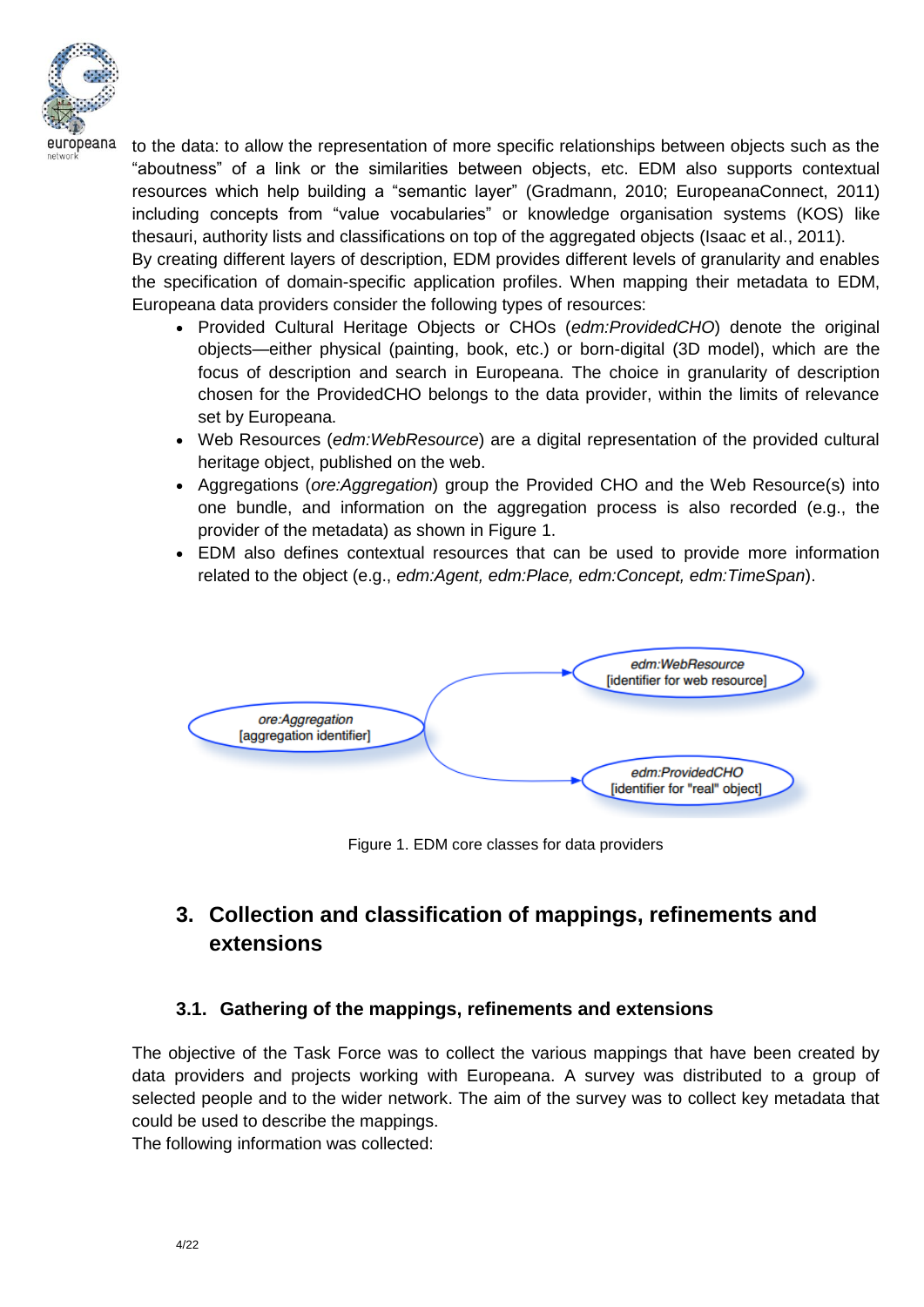

- Name of the project and domain represented
- Type of mapping (name of the standard representing the original metadata)
- Date of creation of this mapping as well as the last version
- Mapping document: the mapping can be a text document, an excel table or an XSLT, etc.
- Have you extended or specialised EDM? If so, please specify.
- Would your project benefit from an implementation by Europeana (beyond mere storage, i.e., for display or search) of your EDM extension?
- Background information linked to the creation of the mapping (short note on their specific requirements supported by the mapping. Strong choices made when doing the mapping should be written here.)
- Any other comments

In the process of gathering and describing the contributions collected by the Task Force we articulated the following (non-exclusive) categories:

- Mappings to EDM or to an extension of EDM
- Refinements of EDM or EDM Application Profiles
- Extensions of EDM

The categories are further defined in the following sections and do not exclude each other.

## **3.2. What is a mapping to EDM?**

A mapping is any kind of specification (e.g., a concordance table) of relationships and equivalences between two metadata formats or models, e.g., between EDM and another metadata schema. A mapping defines the relationships between elements of two metadata schemas on a structural and a semantic level (Haslhofer & Klas, 2010). In this report, we consider the aspect of schema-level correspondences as well as the instance transformation as being a defining part of the mapping. The instance transformation specifies functions that allow interoperability of the content values (e.g. combining the first and last name into one field that is called creator).This definition of a metadata format mapping can also be referred to as crosswalk (Chan & Zeng, 2006a; NISO 2004). The goal of crosswalks is to enable elements defined in one metadata format to be available to communities using related metadata formats. Figure 2 illustrates an example mapping table.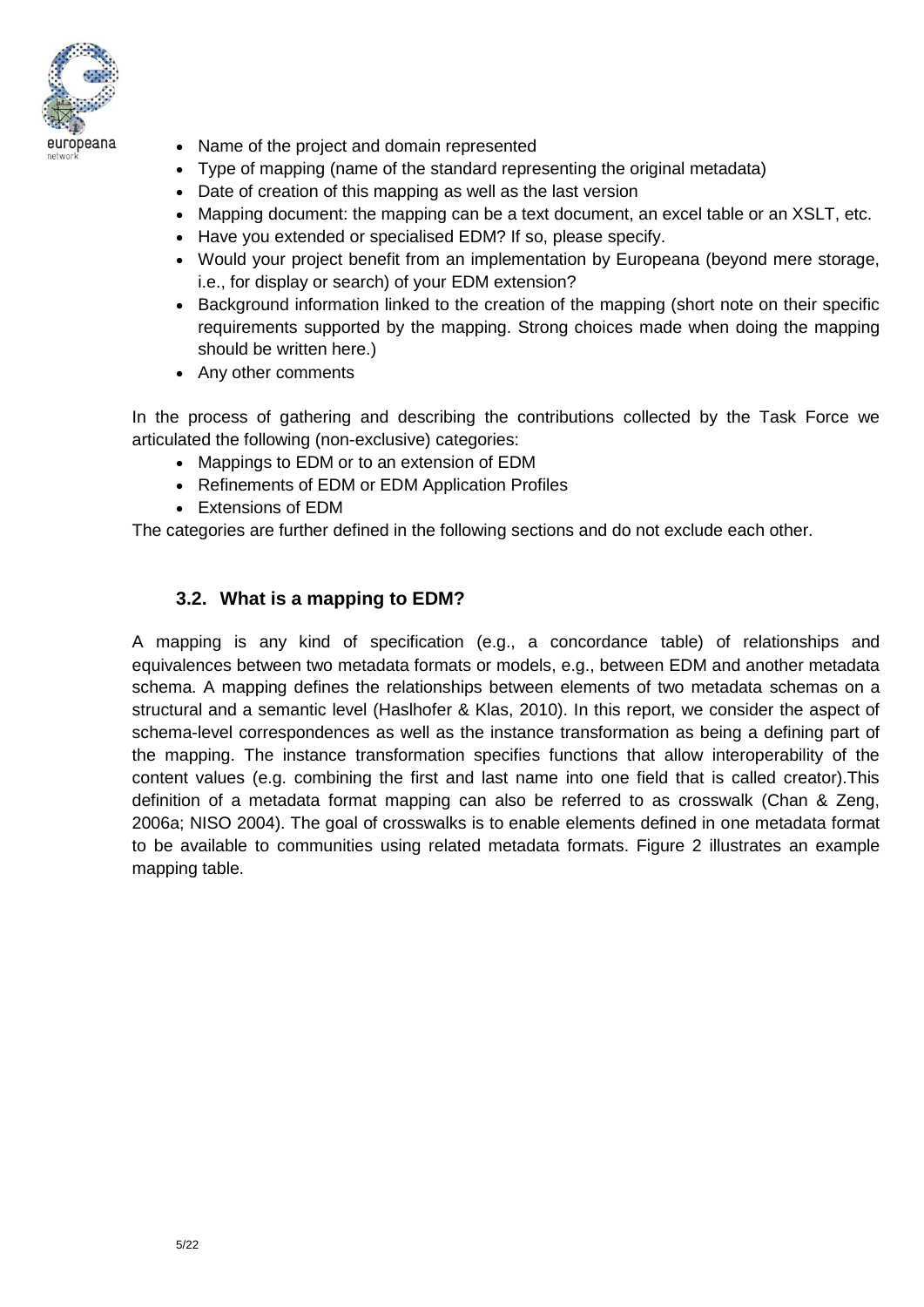

| network |  |  |  |
|---------|--|--|--|
|         |  |  |  |

|             | Applicable class EDM mandatory properties | SoundCloud      | Example of a value for<br>processing                                                                                                                        | <b>Remarks</b>                                                                                                                                                                        |
|-------------|-------------------------------------------|-----------------|-------------------------------------------------------------------------------------------------------------------------------------------------------------|---------------------------------------------------------------------------------------------------------------------------------------------------------------------------------------|
|             |                                           | Nederlands      |                                                                                                                                                             |                                                                                                                                                                                       |
|             |                                           | Instituut voor  |                                                                                                                                                             |                                                                                                                                                                                       |
| Aggregation | <edm:dataprovider></edm:dataprovider>     | Beeld en Geluid |                                                                                                                                                             | This is a default value.                                                                                                                                                              |
| Aggregation | <edm:isshownat></edm:isshownat>           | [permalink url] | [permalink url]:<br>http://soundcloud.com/beeldeng<br>eluid/het-overslaan-van-golven-<br>over                                                               |                                                                                                                                                                                       |
| Aggregation | <edm:isshownby></edm:isshownby>           | $\lceil$ id     | 49084894<br>$\left[ \text{id} \right]$ :                                                                                                                    | Based on this ID the API<br>should be able to return a<br>streaming url/player embed.<br>Or maybe there is a default<br>method to parse one?                                          |
|             |                                           | Digitale        |                                                                                                                                                             |                                                                                                                                                                                       |
| Aggregation | <edm:provider></edm:provider>             | Collectie       |                                                                                                                                                             | This is a default value                                                                                                                                                               |
| Aggregation | <edm:rights></edm:rights>                 | [license]       | flicensel:<br>cc-by-sa                                                                                                                                      | Based on the value<br>SoundCloud returns, a CC<br>license url can be parsed<br>(SoundCloud uses v 3.0)                                                                                |
| Aggregation | <edm:aggregatedcho></edm:aggregatedcho>   |                 | [title]: Het overslaan van golven                                                                                                                           |                                                                                                                                                                                       |
| ProvidedCHO | <dc:title></dc:title>                     | [title]         | over een pier en<br>misthoornsignalen                                                                                                                       |                                                                                                                                                                                       |
| ProvidedCHO | <dc:description></dc:description>         | [description]   | [description] Westerschelde:<br>overslaan van golven over een<br>pier, met misthoornsignalen op<br>de achtergrond                                           |                                                                                                                                                                                       |
| ProvidedCHO | <dc:subject></dc:subject>                 | Itag listl      | "Eigen<br>[tag list]:<br>Opnames" zeeën Nederland<br>golfbrekers golven misthoorns<br>Westerschelde rivieren Zeeland<br>geo:lat=51.44289<br>geo:lon=3 46507 | Everything, excluding the<br>values that include "geo:lat"<br>and "geo:lon" or terms from<br>"Geografische namen" axis of<br>our GTAA thesaurus. (NOTE:<br>GTAA terms can probably be |

Figure 2. Example of mapping table

In order to provide metadata to Europeana, data providers need to conform to the EDM model as implemented by Europeana. Mappings either refer to the full EDM specification (Europeana, 2012) or the current EDM implementation (Europeana, 2013), which is a subset of the full specification. The current EDM implementation defines mandatory properties but also leaves out some of the classes and properties defined in the full specification. In some cases a mapping also includes correspondences between the source metadata fields and new elements extending EDM that have been defined as part of the mapping effort. Note that these extensions are not yet supported for aggregation into Europeana. Table 1 lists the mappings collected by the Task Force in alphabetical order by source format; table 2 lists the mappings collected by the Task Force in alphabetical order by target format.

Table 1. List of mappings collected by the Task Force in alphabetical order by source format

| Source format or source model | <b>Target format or model</b>           |
|-------------------------------|-----------------------------------------|
| ABCD(EFG) (OpenUp! format)    | EDM                                     |
| Denkxweb                      | DDB data model (DDB extension to EDM)   |
| <b>DIFDC</b>                  | DDB data model (DDB extension to EDM)   |
| Dublin Core                   | DPLA data model (extension to EDM)      |
|                               | <b>EDM</b>                              |
| EAC-PF (APEX EAC-CPF)         | <b>FDM</b>                              |
|                               | DDB data model (DDB extension to EDM)   |
| FAD                           | DM2E data model (DM2E extension to EDM) |
|                               | <b>FDM</b>                              |
| EAD (APEX EAD)                | <b>FDM</b>                              |
| <b>ECLAP</b>                  | EDM                                     |
| <b>FRBRoo</b>                 | <b>EDM</b>                              |
| GMA                           | EDM                                     |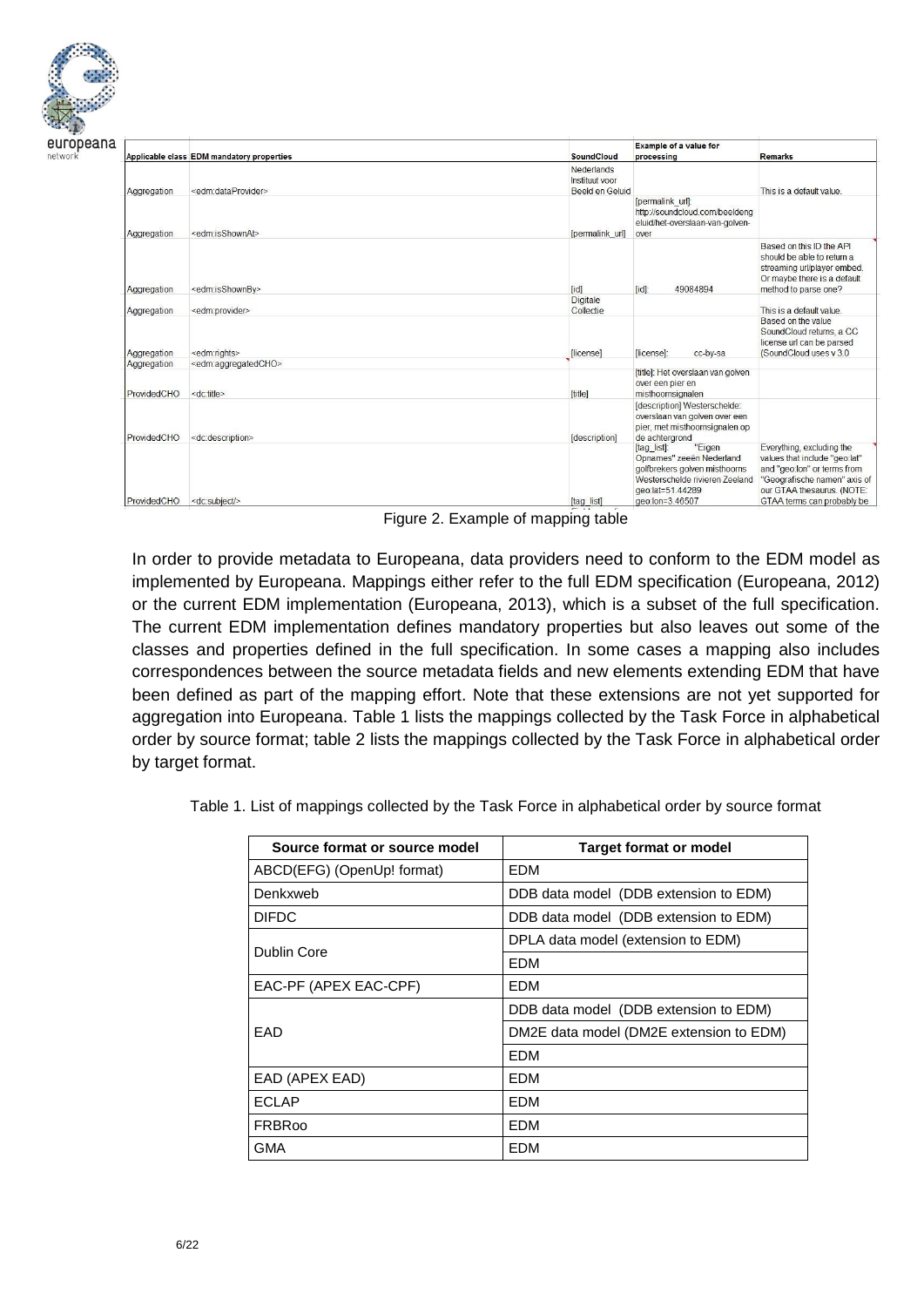

| HOPE data model                 | <b>EDM</b>                              |  |  |
|---------------------------------|-----------------------------------------|--|--|
| <b>LIDO</b>                     | <b>EDM</b>                              |  |  |
|                                 | DDB data model (DDB extension to EDM)   |  |  |
| MAB <sub>2</sub>                | DM2E data model (DM2E extension to EDM) |  |  |
| MARC21                          | <b>EDM</b>                              |  |  |
|                                 | DDB data model (DDB extension to EDM)   |  |  |
| <b>MARCXML</b>                  | DPLA data model (extension to EDM)      |  |  |
|                                 | DM2E data model (DM2E extension to EDM) |  |  |
| <b>METS (APEX METS)</b>         | <b>EDM</b>                              |  |  |
|                                 | <b>EDM</b>                              |  |  |
|                                 | DPLA data model (extension to EDM)      |  |  |
| METS/MODS                       | DDB data model (DDB extension to EDM)   |  |  |
|                                 | DM2E data model (DM2E extension to EDM) |  |  |
|                                 | EDM (obsolete version)                  |  |  |
| METS/MODS (HidaXML+MAB)         | <b>EDM</b>                              |  |  |
| <b>MODS</b>                     | DPLA data model (extension to EDM)      |  |  |
|                                 | <b>EDM</b>                              |  |  |
| PICA3                           | <b>EDM</b>                              |  |  |
| Proprietary Formats (DM2E)      | DM2E data model (DM2E extension to EDM) |  |  |
| Proprietary Formats (DPLA)      | DPLA data model (extension to EDM)      |  |  |
| Proprietary formats (MARC & DC) | <b>EDM</b>                              |  |  |
| <b>SCRAN</b> (proprietary XML)  | <b>EDM</b>                              |  |  |
| SoundCloud                      | <b>EDM</b>                              |  |  |
| <b>TEI</b>                      | <b>EDM</b>                              |  |  |
| TEI P5                          | DM2E data model (DM2E extension to EDM) |  |  |
| <b>UNIMARC</b>                  | <b>EDM</b>                              |  |  |

Table 2. List of mappings collected by the Task Force in alphabetical order by target format

| <b>Target format or model</b>           | Source format or source model |
|-----------------------------------------|-------------------------------|
|                                         | Denkxweb                      |
|                                         | <b>DIFDC</b>                  |
|                                         | EAD                           |
| DDB data model (DDB extension to EDM)   | <b>LIDO</b>                   |
|                                         | <b>MARC XML</b>               |
|                                         | <b>METS/MODS</b>              |
|                                         | EAD                           |
|                                         | MAB <sub>2</sub>              |
|                                         | <b>MARCXML</b>                |
| DM2E data model (DM2E extension to EDM) | METS/MODS                     |
|                                         | Proprietary Formats (DM2E)    |
|                                         | TEI P5                        |
| DPLA data model (extension to EDM)      | DC                            |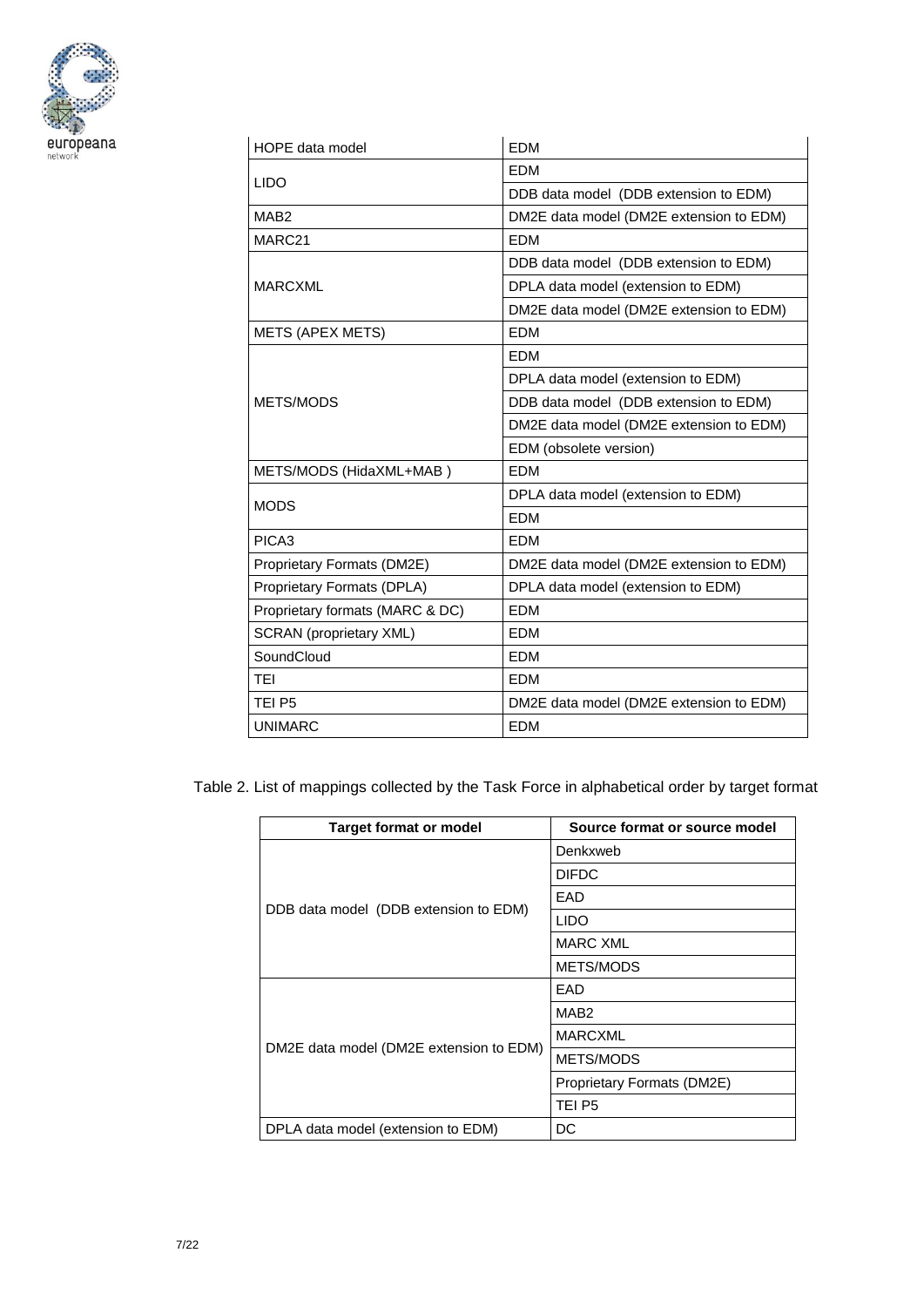

|                        | <b>MARC XML</b>                 |
|------------------------|---------------------------------|
|                        | <b>MODS</b>                     |
|                        | METS/MODS                       |
|                        | Proprietary Formats (DPLA)      |
|                        | ABCD(EFG) (OpenUp! format)      |
|                        | <b>Dublin Core</b>              |
|                        | EAC-PF (APEX EAC-CPF)           |
|                        | EAD                             |
|                        | EAD (APEX EAD)                  |
|                        | <b>ECLAP</b>                    |
|                        | <b>FRBRoo</b>                   |
|                        | <b>GMA</b>                      |
|                        | HOPE data model                 |
|                        | <b>LIDO</b>                     |
| <b>EDM</b>             | MARC21                          |
|                        | <b>METS (APEX METS)</b>         |
|                        | METS/MODS                       |
|                        | METS/MODS (HidaXML+MAB)         |
|                        | <b>MODS</b>                     |
|                        | PICA <sub>3</sub>               |
|                        | Proprietary formats (MARC & DC) |
|                        | <b>SCRAN</b> (proprietary XML)  |
|                        | SoundCloud                      |
|                        | <b>TEI</b>                      |
|                        | <b>UNIMARC</b>                  |
| EDM (obsolete version) | METS/MODS                       |

## **3.3. What is an EDM refinement / application profile?**

A refinement is any kind of specialisation of EDM to meet specific needs of the data provider. Often a set of guidelines or rules are applied to the classes or properties because existing elements in the source format are used in a more specific sense than the ones that correspond best to them in the original EDM. Usually this means that the property or class being refined will be used in a narrower, but still compatible, sense compared to that defined by EDM. Refer to section 4.1.1 of the report for examples of refinements. Strictly speaking, an "extension" can also be seen as a "refinement", but one that requires the addition of sub-classes or sub-properties to capture the precise usage in the source format. For the sake of this Task Force we distinguish between these two categories.

The definition of an EDM refinement corresponds to the definition of an application profile in the literature. An application profile is a set of metadata properties, policies and guidelines defined for a specific application with specific requirements. An application profile (DCMI, 2005):

 describes what a community wants to accomplish with its application (Functional Requirements);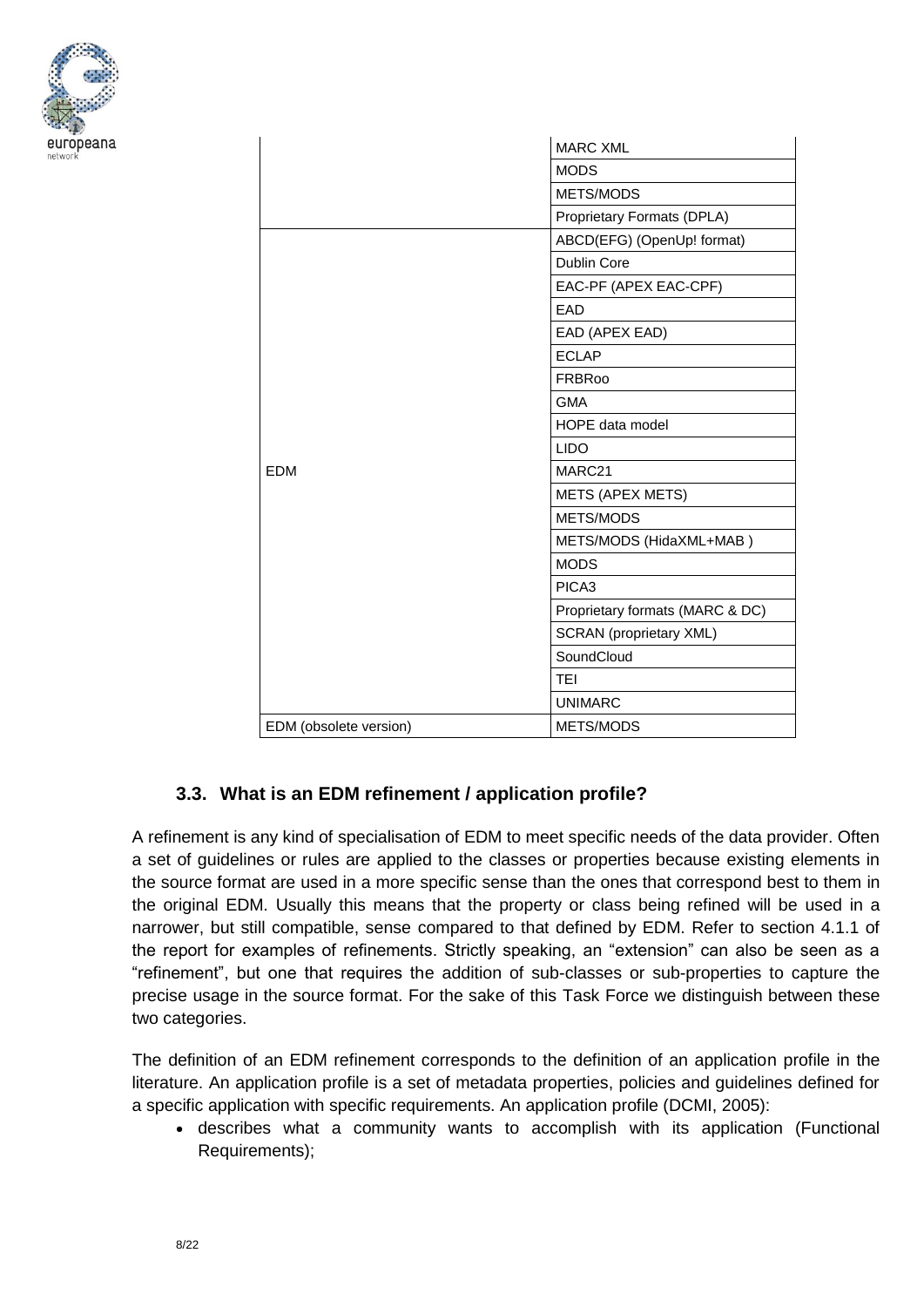

- characterizes the types of things described by the metadata and their relationships (New Domain Model or existing one);
	- enumerates the metadata elements to be used and the rules for their use (Guidelines)
	- defines the machine syntax that will be used to encode the metadata.

Heery & Patel (2000) state the following defining aspects for an application profile:

- May draw on one or more existing namespaces
- Introduce no new metadata elements
- May specify permitted schemes and values
- Can refine standard definitions

In the context of this Task Force an application profile for one element set can qualify as a mapping. According to the literature (e.g. Heery & Patel, 2000), an application profile should not declare any new metadata elements. Yet, in some cases the definition of a new application profile will coincide with the creation of an extension to capture all the details required. In this case an extension can be part of an application profile<sup>1</sup>. Table 3 lists the refinements / application profiles collected by the Task Force.

| <b>EDM</b> refinements / application<br>profiles     | <b>Characteristics</b>                                              |
|------------------------------------------------------|---------------------------------------------------------------------|
| CARARE 2.0 schema                                    | EDM refinement for archaeology and<br>architectural heritage domain |
| DPLA data model                                      | <b>Refinement for DPLA services</b>                                 |
| Europeana Libraries                                  | Refinement for the library-domain                                   |
| Europeana V2.0 Task Force on<br>hierarchical objects | <b>EDM Refinement for hierarchical objects</b>                      |

Table 3. List of refinements / application profiles collected by the Task Force

## **3.4. What is an extension to EDM?**

Every EDM extension is also a type of refinement of EDM, but is characterised by any addition of classes or properties (implemented by XML attributes and elements) to the original EDM specifications. An EDM extension is required when existing EDM classes and properties cannot represent the semantics of providers' metadata with sufficient details. EDM extensions are created to represent metadata at a different level of granularity required for the representation of specific metadata, from specific domains. They define a new set of classes and properties that are declared as specialisations of the existing ones. These new (sub-)classes or (sub-)properties can be taken from other existing namespaces but can also be newly created as part of an ontology or schema. These new elements specify constraints applicable to the whole model. Refer to section

<sup>1</sup> The Scholarly Works application profile illustrates this situation. A specific extension for eprints was created within the application profile:

[http://www.ukoln.ac.uk/repositories/digirep/index/EPrints\\_Application\\_Profile](http://www.ukoln.ac.uk/repositories/digirep/index/EPrints_Application_Profile)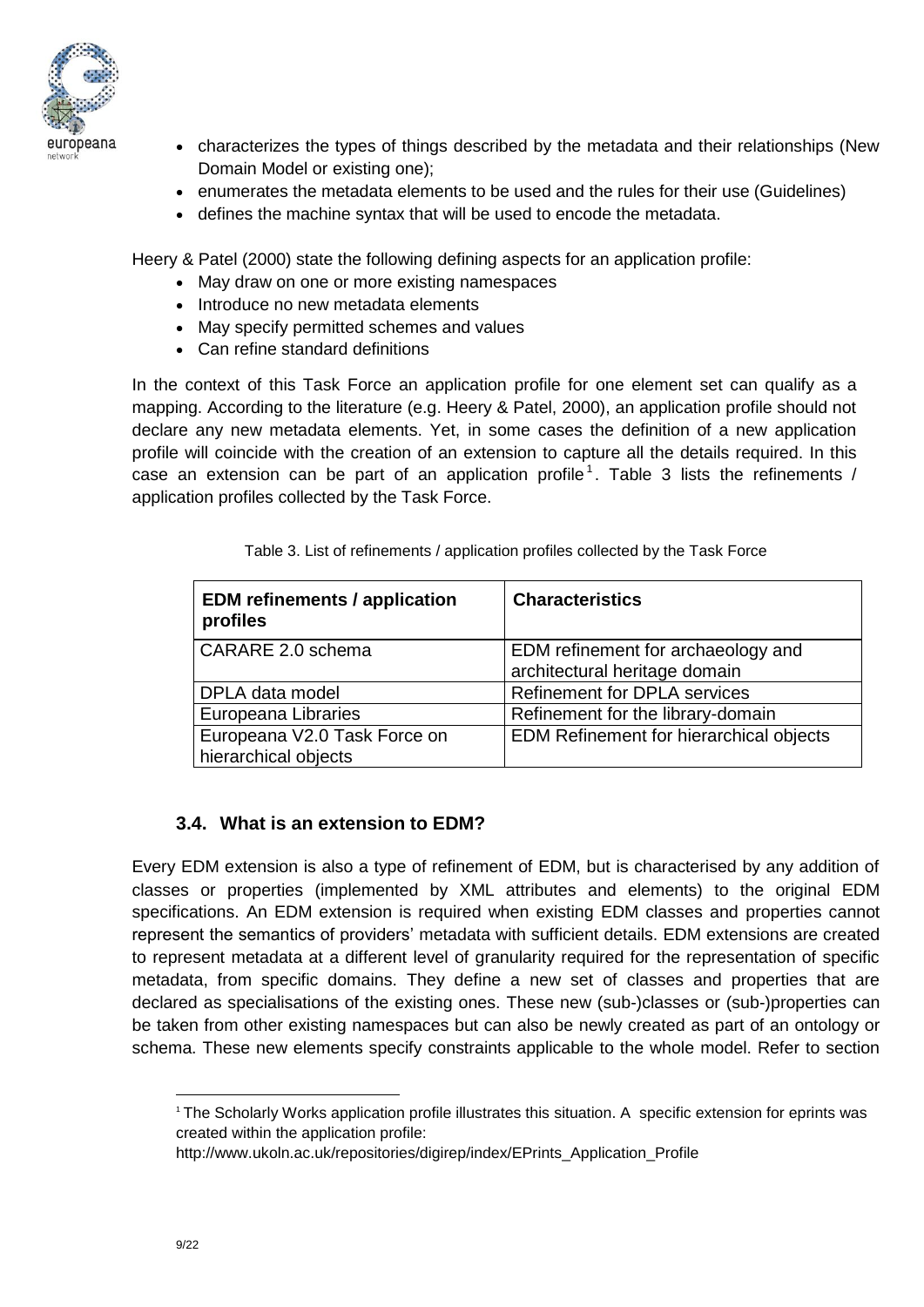

4.2 of the report for examples of extensions. Table 4 lists the extensions collected by the Task Force in alphabetical order.

| <b>Extension of EDM</b>                                                                                                                        | <b>Characteristics</b>                                                      |
|------------------------------------------------------------------------------------------------------------------------------------------------|-----------------------------------------------------------------------------|
| DM2E data model                                                                                                                                | subproperties specific to manuscripts and<br>addition of new subclasses     |
| DPLA data model                                                                                                                                | classes and properties specific to the Digital<br>Public Library of America |
| <b>EBUCore</b>                                                                                                                                 | subproperties specific to the audiovisual /<br>television /radio community  |
| <b>EDM-Fashion Profile</b>                                                                                                                     | subproperties and subclasses specific to the<br>fashion domain              |
| EUScreen                                                                                                                                       | subproperties specific to the audiovisual /<br>television /radio community  |
| German Digital Library data model                                                                                                              | subproperties specific to the German Digital<br>Library                     |
| <b>Modeling Cultural Collections for Digital</b><br>Aggregation and Exchange Environments<br>https://www.ideals.illinois.edu/handle/2142/45860 | EDM application profile for representing<br>collections                     |
| <b>EDM Paths</b>                                                                                                                               | subclasses and subproperties specific for<br>enrichment annotations         |

Table 4. List of extensions collected by the Task Force in alphabetical order

# **4. Results from the mapping analysis**

The mappings, refinements and extensions defined earlier in this document have been collected and organised in a spreadsheet<sup>2</sup>. It provides further details on the various types of documentation collected by the Task Force and a direct access to the technical specifications of those mappings: [http://pro.europeana.eu/documents/468623/89d5472f-4a7c-41fb-8fa6-](http://pro.europeana.eu/documents/468623/89d5472f-4a7c-41fb-8fa6-7400c3fe3058) [7400c3fe3058](http://pro.europeana.eu/documents/468623/89d5472f-4a7c-41fb-8fa6-7400c3fe3058)

The further analysis of the corpus of mappings, refinements and extensions has allowed the identification of a set of characteristics (e.g. represented domain, strong choices made during the mapping process) which will be described in section 4.1 and 4.2.

## **4.1. Details on the mapping choices identified in the documentation**

The survey highlighted that providers had to cope with some particular issues when defining the mapping from their metadata format to EDM. In order to solve those issues, providers took specific

**EXEC 12**<br><sup>2</sup> The working version of the spreadsheet is available at

[https://docs.google.com/spreadsheet/ccc?key=0AqVfQb4\\_fRp1dFlXdVFGX1NmOEVoZFB4THY1amd](https://docs.google.com/spreadsheet/ccc?key=0AqVfQb4_fRp1dFlXdVFGX1NmOEVoZFB4THY1amdtYWc&usp=sharing#gid=0) [tYWc&usp=sharing#gid=0](https://docs.google.com/spreadsheet/ccc?key=0AqVfQb4_fRp1dFlXdVFGX1NmOEVoZFB4THY1amdtYWc&usp=sharing#gid=0)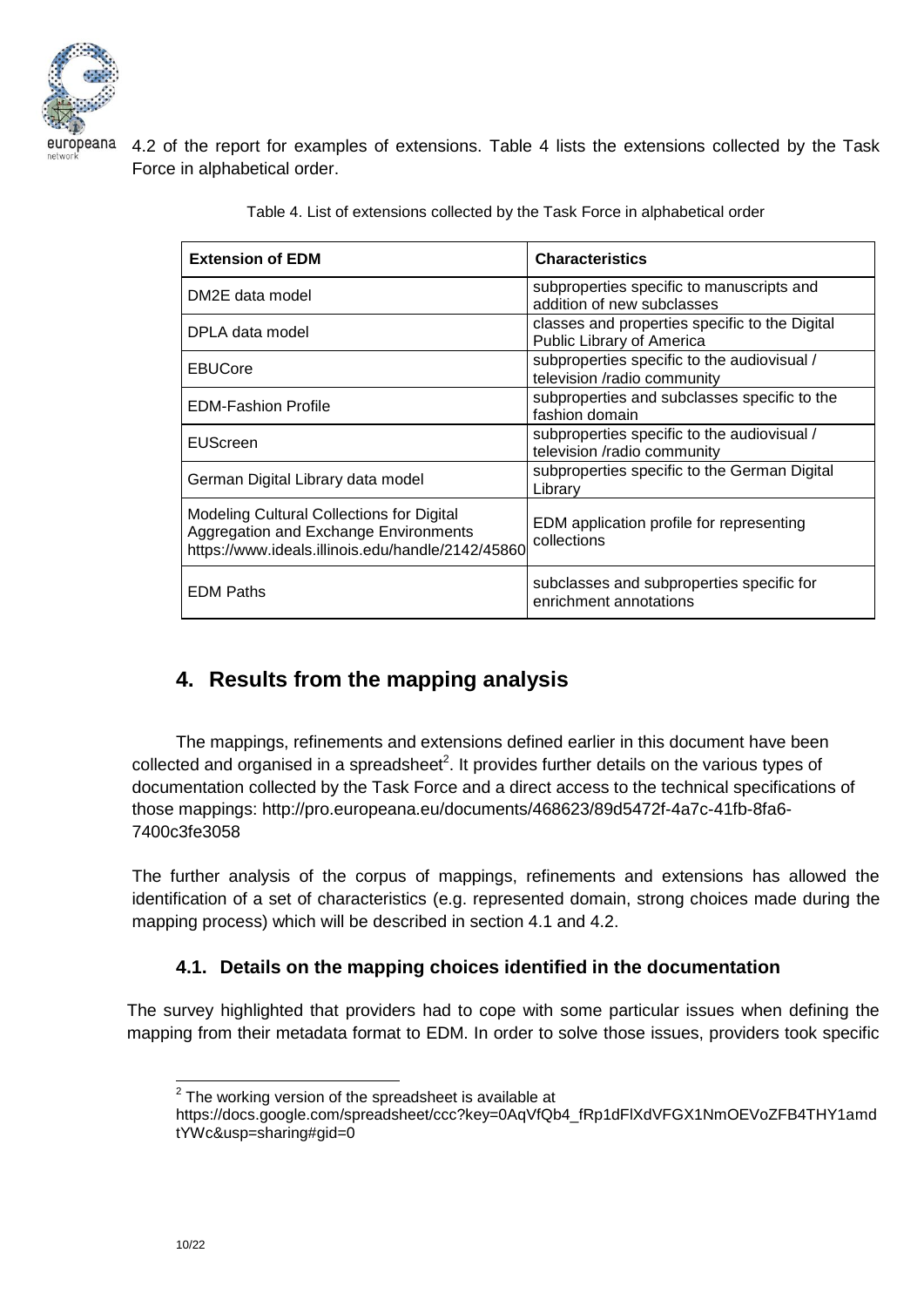

europeana decisions on how to implement the mapping. Those decisions can be categorized as (Chan & Zeng, 2006b):

- Schema (or ontology) level decisions: decisions that affect any records formatted using the schema.
- Instance level decisions: decisions that affect specific (sets of) metadata records to be transformed with the mapping.

Note that in both cases the analysis done by the Task Force can include element-based and valuebased approaches.

### **4.1.1. Schema-level decisions**

When mapping their metadata to EDM, data providers first need to compare the semantics of their source and target metadata elements sets. Therefore, the mapping decisions involve choices related to the semantics, i.e. the meaning of the metadata elements and their refinements, and to the declarations and instructions on the use of the values declared in the EDM metadata schema (such as the *edm:type* values).

#### *Schema- level recommendations in EDM guidelines*

The EDM mapping guidelines for data providers as well as the EDM specifications define rules on how the metadata should be formed and a mapping should take this into account. For instance, the EDM documentation provides a description of the semantics and the content of each metadata element used in the schema, and recommendations on how to use it. Figure 3 shows an example of how to use *dc:language* in Europeana, which recommends the use of the ISO 639 standards for the representation of language codes.

#### dc:language

The language of text CHOs and also for other types of CHO if there is a language aspect. Mandatory for TEXT objects, strongly recommended for other object types with a language element. Best practice is to use ISO 639 two- or three-letter primary language tags<sup>1</sup>. Repeat for multiple languages. <dc:language>it</dc:language>

Figure 3. Example of schema-level recommendation in the EDM mapping guidelines

#### *Definition of the Cultural Heritage Object in EDM*

One of the main issues for data providers is the definition of the Cultural Heritage Object (CHO) mapped to the class *edm:ProvidedCHO*. EDM allows the distinction between "works", which are expected to be the focus of users' interest, and their digital representations. Therefore, data providers are asked to define the focus of the description according to their represented domain. For instance, for the CARARE  $3$  project (Isaac, Charles & et al, 2013) representing the archaeological and architectural domain, the CHO is an immoveable Heritage Asset such as a monument, building or another real world object. For the DM2E project<sup>4</sup> (Iwanowa, Dröge, & Hennicke, 2013) a CHO could be a book but also a page or a paragraph within the book as shown in Figure 4. The variation in the level of granularity from one data provider to another is related to their domain-specific (digital humanities) or technical (annotations of the metadata) requirements.

<sup>3</sup> <http://www.carare.eu/>

<sup>4</sup> <http://dm2e.eu/>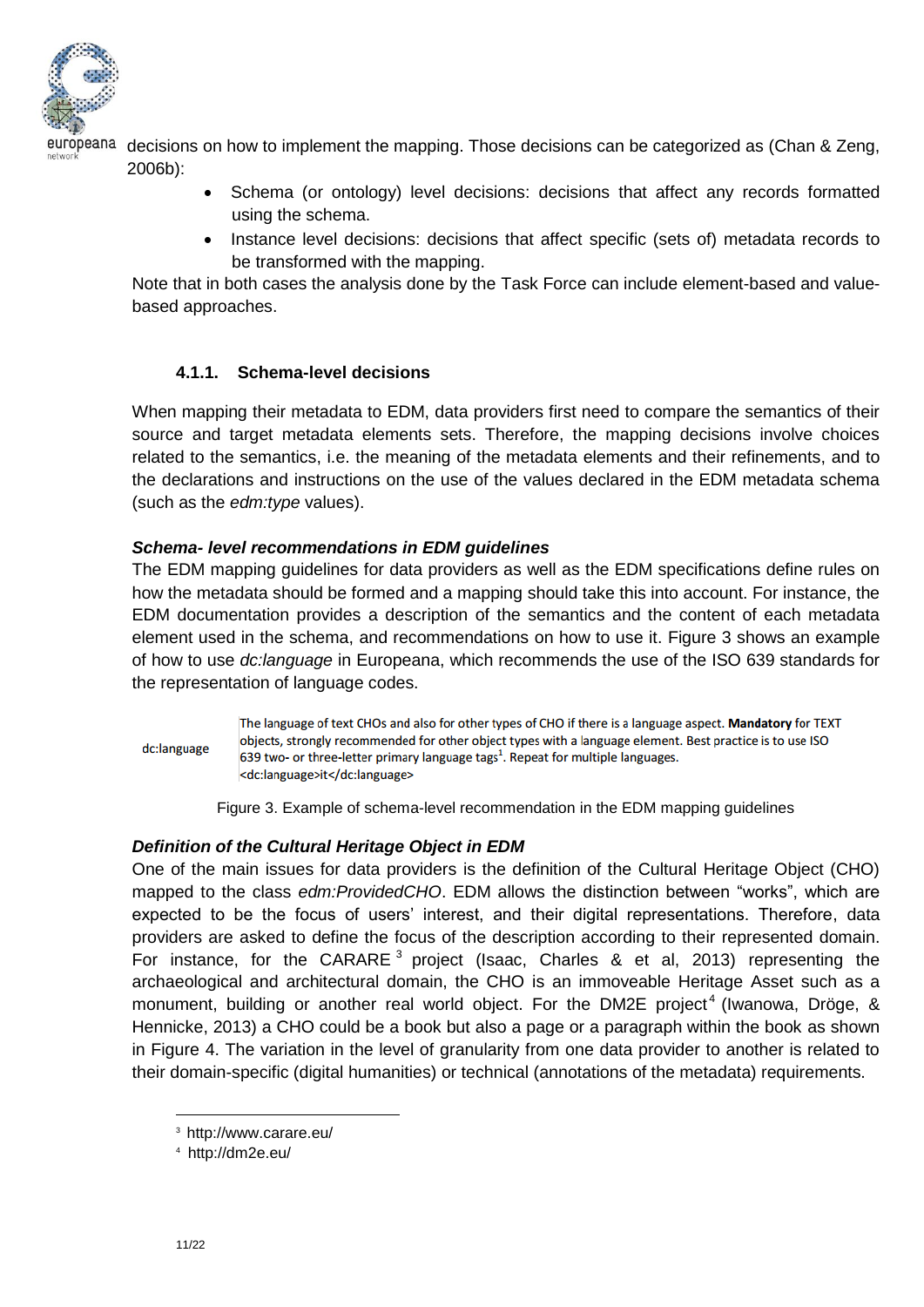



Figure 4. Levels of granularity defined by DM2E to describe the edm:ProvidedCHO

#### *EDM schema specifications: the example of (ordered) hierarchies*

EDM defines some elements that need to be used strictly according to the specifications when doing the mappings. This is the case for elements that represent ordered hierarchies. In order to represent hierarchies EDM provides a series of metadata elements that need to be used in a particular pattern to be valid. For example, EDM specifies that the vertical relationships between a whole ProvidedCHO and its parts can be expressed with two specific properties:

- has-part relation (*dcterms:hasPart* property) for top-down relationships;
- is-part-of relation (*dcterms:isPartOf* property) for bottom-up relationships.

The horizontal relationships between the parts of a resource (as given for instance by the consecutive numbering of the parts or by pagination) can be expressed with the is-next-insequence-to property (*edm:isNextInSequence*). It needs to be used in a specific direction: it relates a part in a sequence with the part immediately preceding it. For appropriately rendering hierarchical relationships, these elements require the use of URIs (the ones of the ProvidedCHOs involved in the relationships) instead of literals (i.e., mere labels).

Note that in some cases, like HOPE, the sequential relationships are represented by linking an object to the next one (which is the inverse relationship of *edm:isNextInSequence*). The issue concerning the direction of the relationships had to be solved in order to provide Europeana with correct sequences without implementing an extension to EDM. The solution devised was to process HOPE records and to calculate the inverse relationships and map the calculated values into *edm:isNextinSequence*.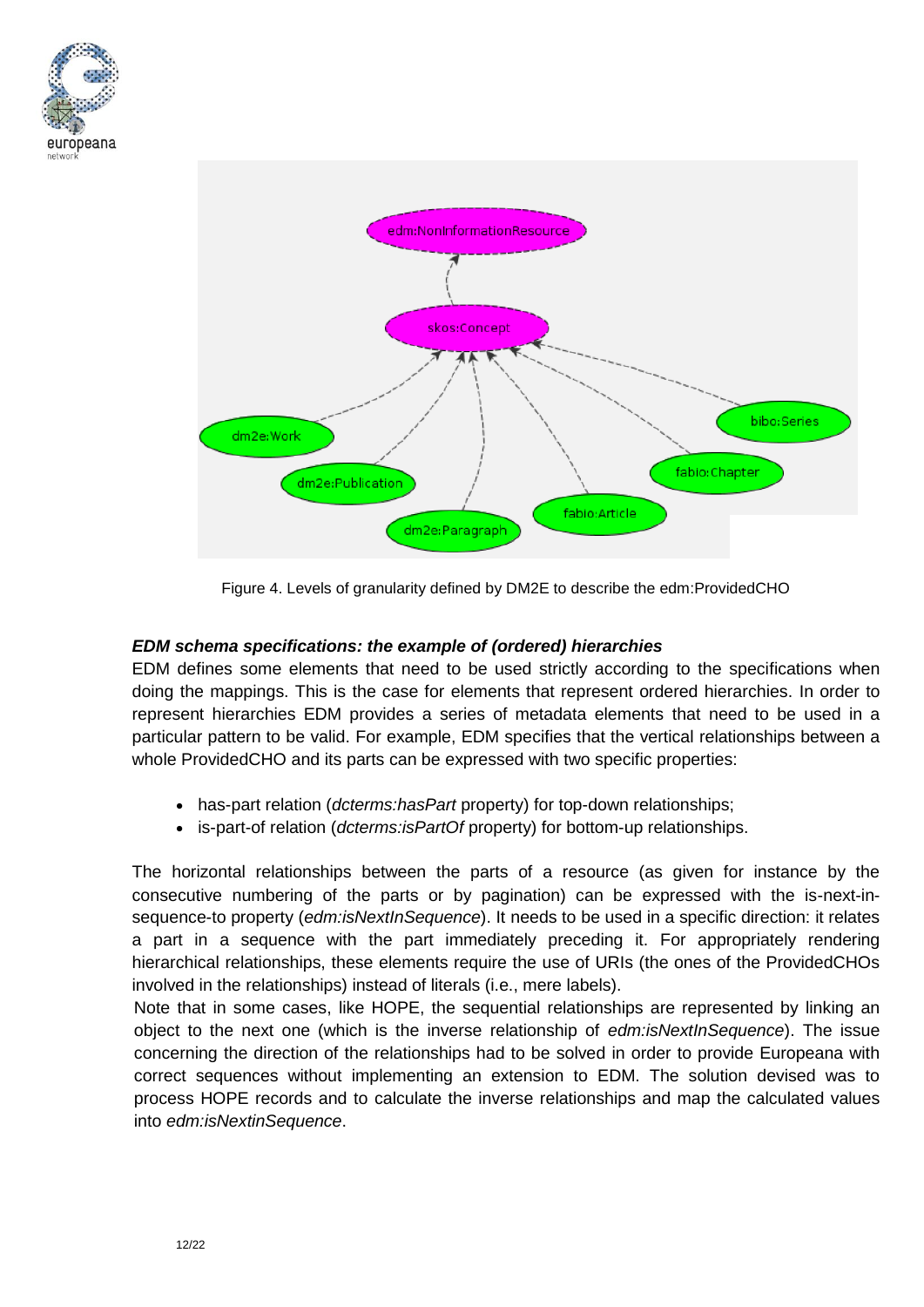

Figure 5 shows another example of MODS-METS data represented in EDM. The example comes from the German Digital Library which re-uses relational metadata elements in its extension. For instance two ProvidedCHOs in a parent-child relationship are related using the *dcterms:isPartOf* metadata element<sup>5</sup>.



Figure 5. Example of MODS-METS data represented in EDM

#### *Richer metadata via the use of contextual resources*

A final noticeable aspect in all the mappings collected is the effort made by data providers to provide rich data using EDM classes. EDM allows the description of individual entities related to a Cultural Heritage Object such as place, agent, time and concept. The mapping of the data to the contextual resources involves decisions related to the use of relevant vocabularies available in the institutions or on the Web. Data providers use the EDM constructs to provide richer data and align their metadata to domain specific vocabularies.

The MIMO project has provided a great deal of information on resources related to their musical instruments (defined as CHOs by the project) in addition to the descriptive metadata. In the context

<sup>5</sup> See more examples at [http://pro.europeana.eu/documents/468623/5e3d852c-0e24-4a17-bc55-](http://pro.europeana.eu/documents/468623/5e3d852c-0e24-4a17-bc55-1bda1388c8bb) [1bda1388c8bb](http://pro.europeana.eu/documents/468623/5e3d852c-0e24-4a17-bc55-1bda1388c8bb)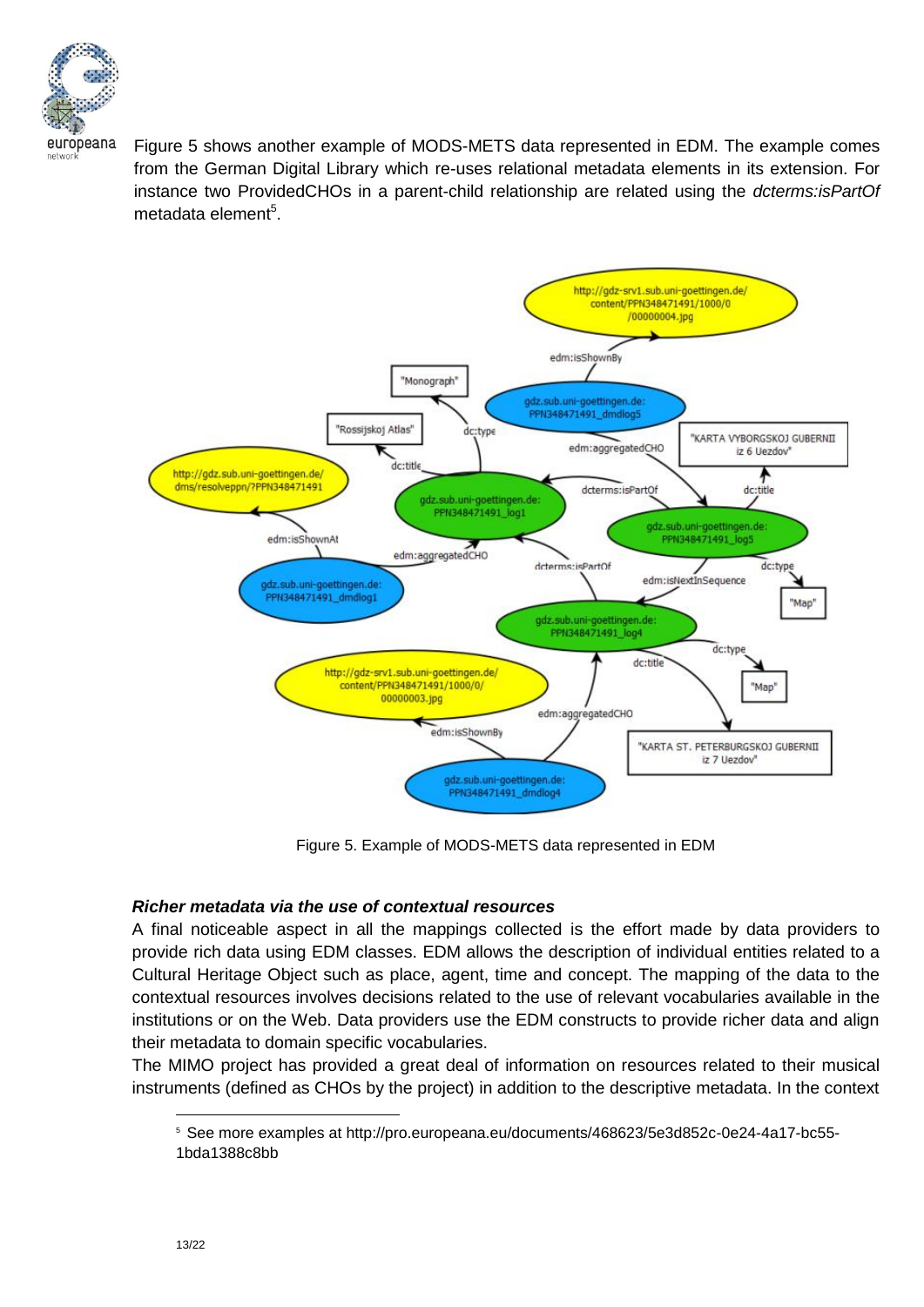

of the project, MIMO created a domain-specific thesaurus available in six languages and represented in SKOS. The first two thesauri define concepts for musical instruments using the MIMO instrument keywords vocabulary and the Hornbostel‐Sachs musical classification system. MIMO has re-used the elements offered by EDM to provide their rich information in their mappings. MIMO used the EDM contextual entity *skos:Concept* to describe all entities from knowledge organisation systems like thesauri, classification schemes, including some place gazetteers or person authority files (cf. Figure 6).

```
<skos:Concept rdf:about="http://www.mimodb.eu/InstrumentsKeywords/2308">
  <skos:prefLabel xml:lang="en">Square pianoforte</skos:prefLabel>
</skos:Concept>
<skos:Concept rdf:about="http://www.mimodb.eu/HornbostelAndSachs/6458">
   <skos:prefLabel xml:lang="en">314.122-4-8 True board zithers with 
resonator box (box zither) sounded by hammers or beaters, with 
keyboard</skos:prefLabel>
</skos:Concept>
```
Figure 6. Representation of concepts by MIMO using the skos:Concept class

MIMO also created an authority list for instrument makers. To represent them, MIMO used the class *edm:Agent* which defines people, either individually or in groups, who have the potential to perform intentional actions for which they can be held responsible (cf. Figure 7).

```
<edm:Agent rdf:about="http://www.mimo-db.eu/InstrumentMaker/Person/3487">
    <skos:prefLabel>Christian Salomon Wagner</skos:prefLabel>
</edm:Agent>
```
#### Figure 7. Representation of an agent by MIMO using the edm:Agent class

Similarly to MIMO, the Partage Plus<sup>6</sup> and Europeana Photography<sup>7</sup> projects have used the EDM contextual resources to provide new reference resources from their vocabularies.

Other projects decided to link their existing data to existing resources available in the Semantic Web. Figure 8 shows an example from Judaica Europeana. The resource URIs used in *dc:creator* in the EDM metadata point to the RDF representation of the GND<sup>8</sup> authority database. GND is a widely used external authority file available as linked open data and maintained by the German National Library.

<sup>&</sup>lt;sup>6</sup> See Deliverables of WP3 Metadata Enrichment at

<http://www.partage-plus.eu/en/contents/12,Deliverables+and+documents>

<sup>&</sup>lt;sup>7</sup> See D4.1 - EuropeanaPhotography Vocabulary Definition at http://www.europeana-

photography.eu/index.php?en/115/deliverables

<sup>&</sup>lt;sup>8</sup> [http://www.dnb.de/EN/gnd](http://www.dnb.de/EN/Standardisierung/GND/gnd.html;jsessionid=C58BE52A28182F98E706774F8C2F0234.prod-worker2)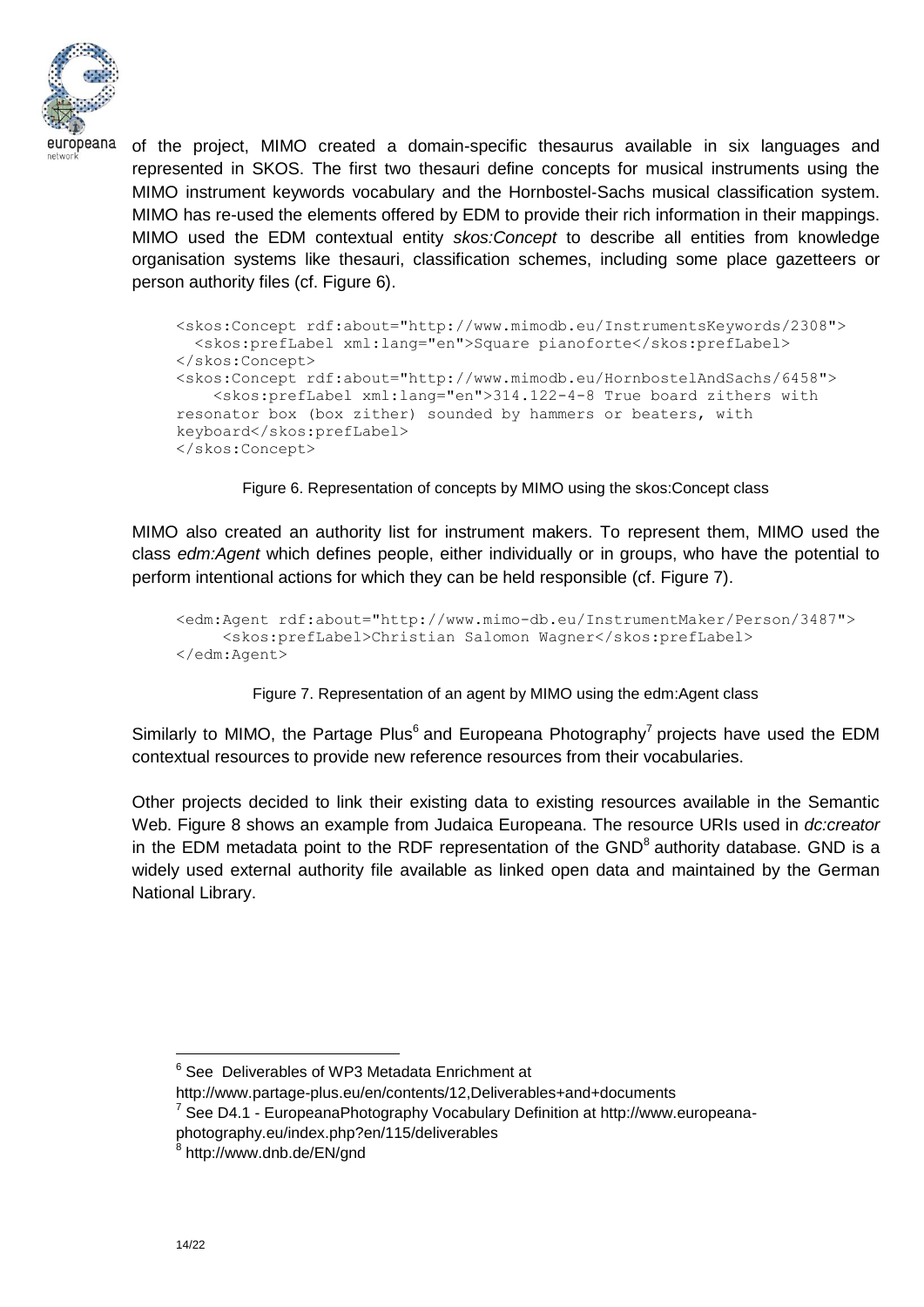

```
<edm:ProvidedCHO rdf:about="#ubffm:item:urn:nbn:de:hebis:30:2-523">
    <dc:title>Ms. hebr. oct. 6 - Nof ʹets ḥayim</dc:title>
    <dc:creator rdf:resource="http://d-nb.info/gnd/119264528"/>
    <dc:creator rdf:resource="http://d-nb.info/gnd/124255957"/>
    <dc:contributor rdf:resource="http://d-nb.info/gnd/13766365X"/>
    <dc:description>[S.l.] : 1728</dc:description>
```
Figure 8. References to the GND person authorities in the Judaica Europeana data.

The metadata are further enriched with additional references from Wikipedia<sup>9</sup>, DBpedia<sup>10</sup> and  $VIAF<sup>11</sup>$  (cf. Figure 9).

```
<foaf:page rdf:resource="http://de.wikipedia.org/wiki/Isaak_Luria"/>
<owl:sameAs rdf:resource="http://dbpedia.org/resource/Isaac_Luria"/>
<owl:sameAs rdf:resource="http://viaf.org/viaf/120700932"/>
```
Figure 9. Additional references to the Wikipedia, DBpedia and VIAF entities

#### **4.1.2. Record-level decisions**

After having considered the EDM schema-level recommendations, data providers need to also consider the record-level recommendations. Those are crucial when starting the conversion of the metadata. The decisions made at the record-level have a strong impact on the quality of the metadata after their conversion.

#### *Creating identifiers (URIs)*

One of the first challenges for data providers when mapping their metadata for future conversion is the creation of identifiers for the various entities that need to be described in EDM. Since it relies on the principles of the Semantic Web, EDM requires a URI for each described entity.

Most of the data providers already have URIs available in their metadata for the *edm:ProvidedCHO*  and for the WebResources. If this is not the case they usually generate those URIs from their local identifiers. The project OpenUp! has for instance solved the issue by concatenating the values of a few metadata elements to provide a URI for the *edm:ProvidedCHO* (cf. Figure 10).

Figure 10. Creation of the ProvidedCHO URI by the project Open-Up!

However, data providers do not always have URIs for the *ore:Aggregation* as this resource is a very specific one to the EDM model. The project CARARE created new identifiers for the

<sup>&</sup>lt;sup>9</sup><http://en.wikipedia.org/>

<sup>10</sup> <http://dbpedia.org/>

<sup>11</sup> <http://viaf.org/>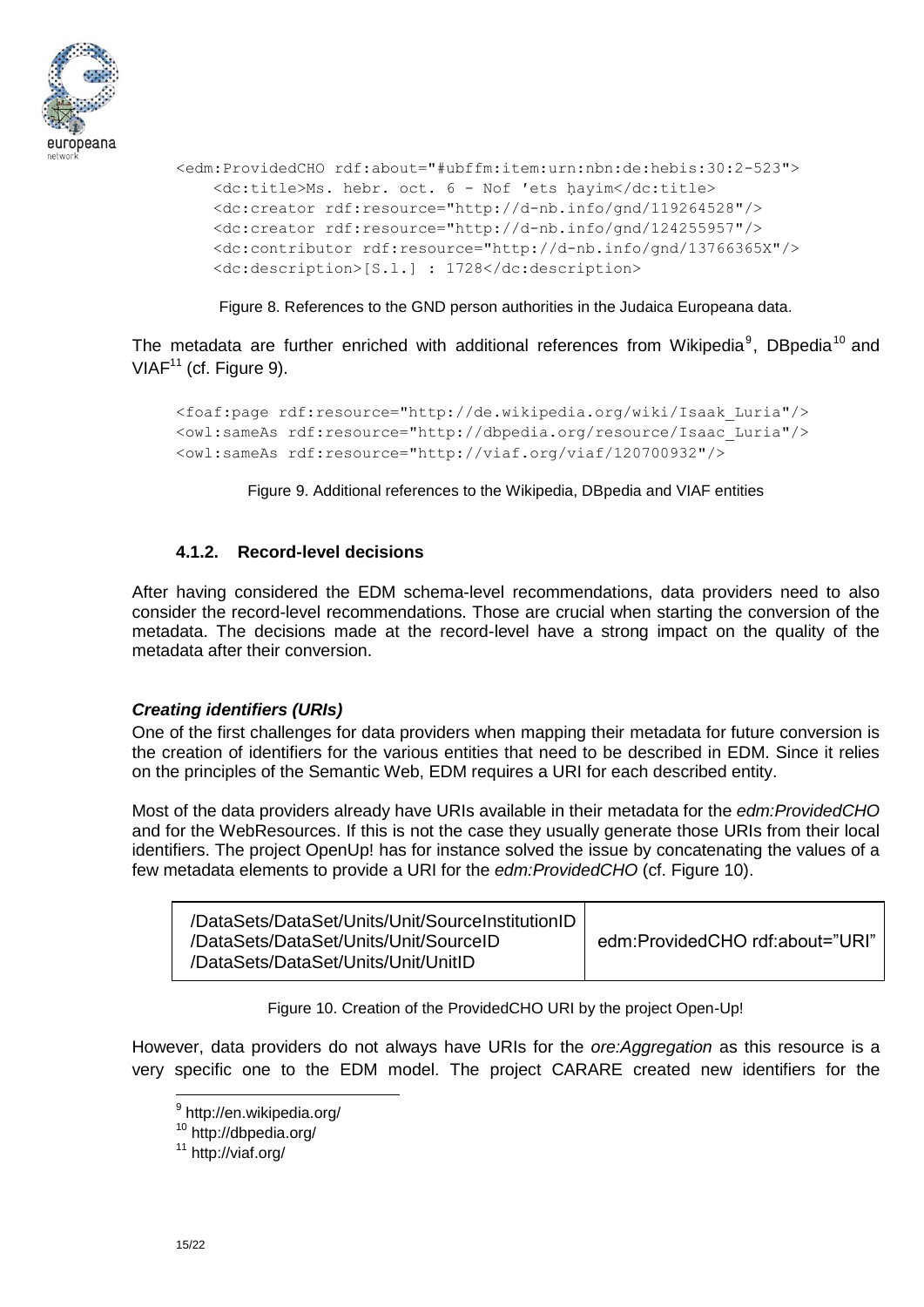

*ore:Aggregation* class. The CARARE aggregation identifiers are web-enabled, in the sense that they redirect to a landing page that CARARE creates for each object (cf. Figure 11). The landing page provides a unique identifier that can be used in the metadata.





Title: Porta di Nola

m 6161 **Description** 

Source

Scuola Normale Superiore - La Fortuna Visiva di Pompei

**Rights** 

CCO 1.0 Universal Public Domain Dedication for metadata describing this monument



<http://store.carare.eu/landing-pageha.php?id=iid:2920150&eid=HA:6161> Figure 11. Landing page used by CARARE as Identifier of the Aggregation class

The HOPE project creates persistent identifiers (PIDs) through the Handle System for each HOPE entity. PIDs are persistent and resolvable, and they are used as identifiers for *edm:ProvidedCHO* and *edm:WebResource*. As there is no equivalent entity in HOPE that maps to the *ore:Aggregation*, a new URI is created based on the PID used as identifier of the aggregated CHO*.* Other projects such as Linked Heritage, AthenaPlus or Partage Plus, that use LIDO as their metadata schema, have a step-by-step approach resulting in either:

 A traditional mapping approach: if a resource in LIDO already has a URI, a respective EDM resource is created and the source URI is described using the relevant metadata element. Or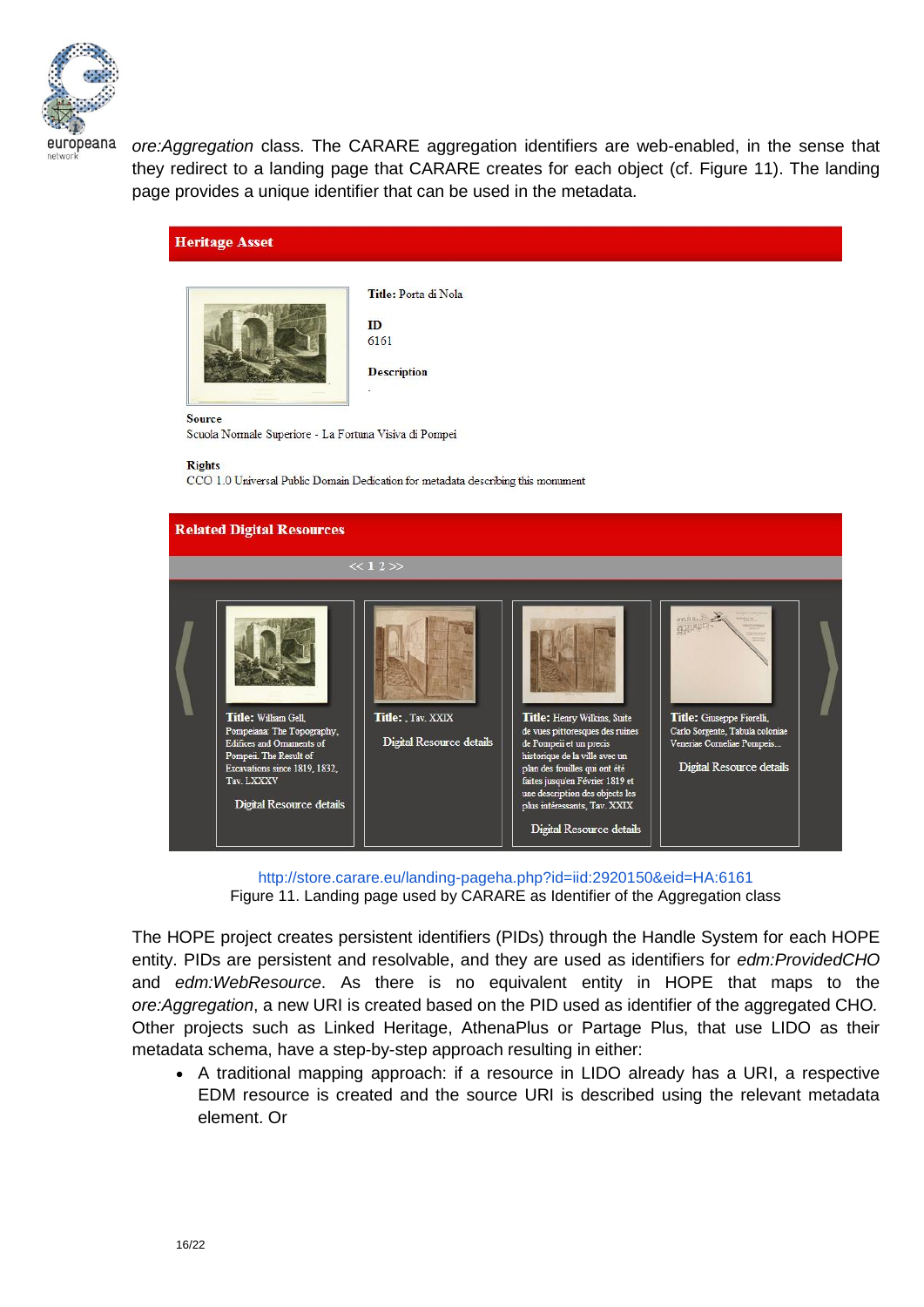

 A mapping involving metadata creation: if the URI is not in the original metadata but is required by EDM, URIs are created while transforming the metadata.

#### *Converting values*

Another challenge lies in the different syntax of data models used by data providers and EDM. This issue is crucial since it can quickly result in a loss of metadata. When data providers use metadata elements with strings (e.g. subject fields in MARC where the values refer to a specific vocabulary), the mapping to EDM will require the conversion of this string into a URI. A similar conversion process is required when data providers use metadata elements with an identifier standing for a URI. In this case a conversion of the ID into a URI is necessary. Figure 12 illustrates this situation: an identifier referring to a GND resource is available in the data, but needs to be converted into a URI to be mapped as *edm:Agent* resource*.* Without this conversion process the reference to GND would be lost since the mapping would handle it as a simple string and not a rich resource.



Figure 12. Conversion of an identifier referring to GND into a proper URI

More complex cases can be found when metadata needs to be converted from metadata schemas represented in XML to metadata schemas in RDF. Metadata schemas represented in XML often use attributes to qualify some of the metadata elements. EDM relies on the RDF model, which is based on binary relations that are used to link two individuals or an individual and a value. However there are cases which require the representation of more than one relation between two individuals. Representing attributes that add "shades" of meaning to relations require complex "reification" of these relations, as individual resources. Hence, the mapping of attributes is sometimes difficult.

For instance, the MARC record below (Figure 13) represents relations among multiple resources, such as a CHO, a creator and the creation event of the CHO, In addition a set of subfield codes (or attributes) is used to represent the relations between those resources.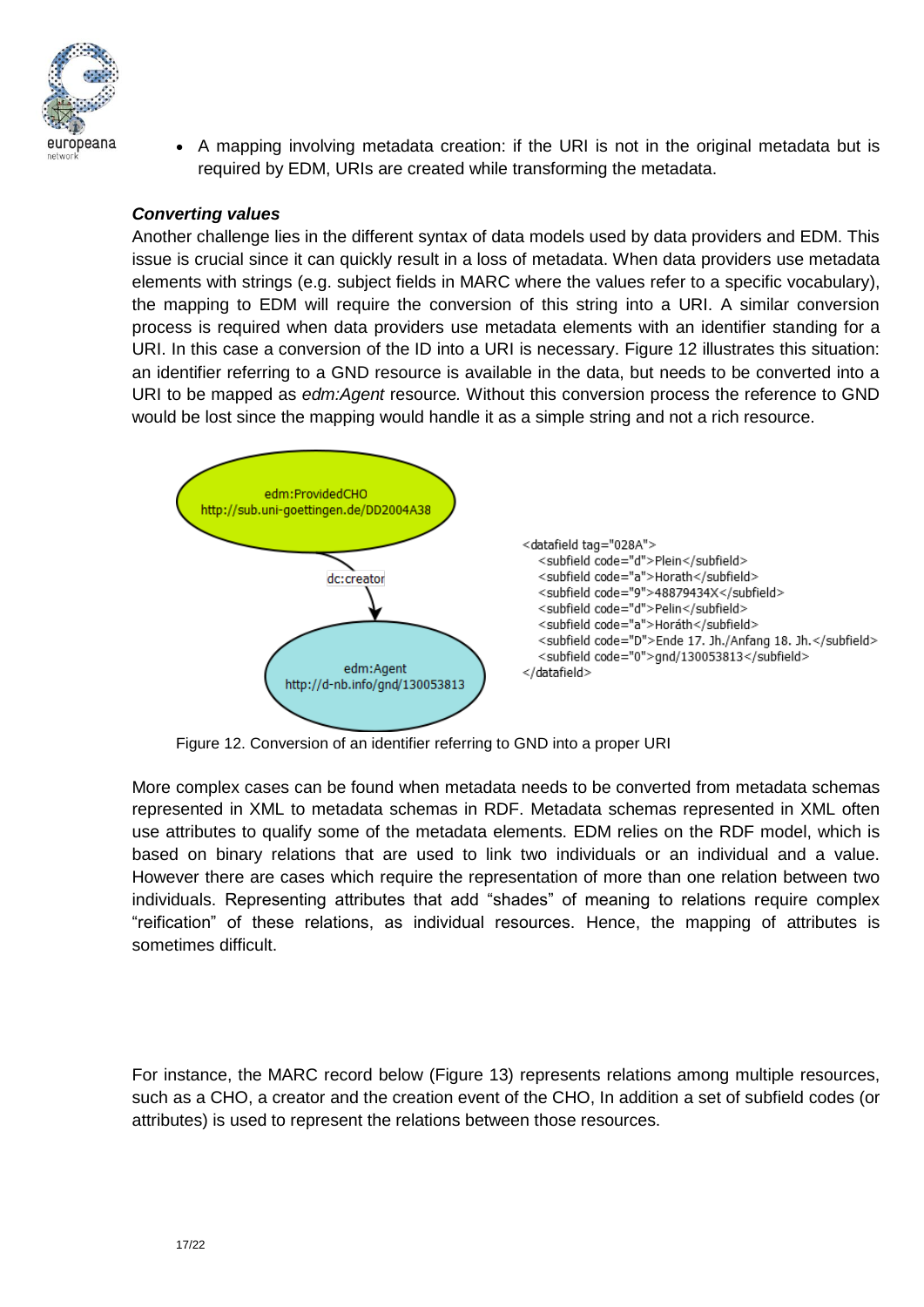

## **100 1#\$a**Morgan, John Pierpont,**\$d**1837-1913,**\$e**collector.

Figure 13 Example<sup>12</sup> of a creator name associated with a role in a MARC record

The representation of the attributes in RDF can be done only if those attributes are converted into individual resources (called also reification<sup>13</sup>) as shown in Figure 14.



Figure 14 Example of reification of XML like attributes

In order to be able to represent the different resources and their relations in RDF, a new event class needs to be created which is then linked to the other resources described in out example. New properties are also created to describe the relationships between the different nodes. The semantics of the original attributes are therefore kept in the mapping.

#### *Creating Europeana-specific metadata*

Finally, the record-level mapping can also involve the creation of new metadata that cannot be found in the source metadata but are required in EDM. The *edm:rights* metadata element is a good example. Data providers need to indicate via a URI the type of licence that applies to the Web resources they provide to Europeana. Europeana provides a list of values data providers have to choose from. In this case, the metadata element and the related value need to be added during the metadata conversion process. A similar process happens with the *edm:type* value.

The analysis of the mappings reveals that lot of decisions need to be taken at the record level and sometimes even during the metadata conversion. These processes are quite often responsible for introducing metadata quality issues such as embedded html tags, no separation of multiple values in metadata elements as well as the loss of references to controlled vocabularies. They will usually result in a loss of semantics.

## **4.2. Details about the EDM extensions recorded so far**

Extensions address the needs of specific communities and the selection of additional elements is done according to these needs. The creation of extensions can therefore be a way to compensate

<sup>12</sup> Example from<http://www.loc.gov/marc/bibliographic/bd100.html>

<sup>13</sup> For more details see<http://www.w3.org/TR/swbp-n-aryRelations/>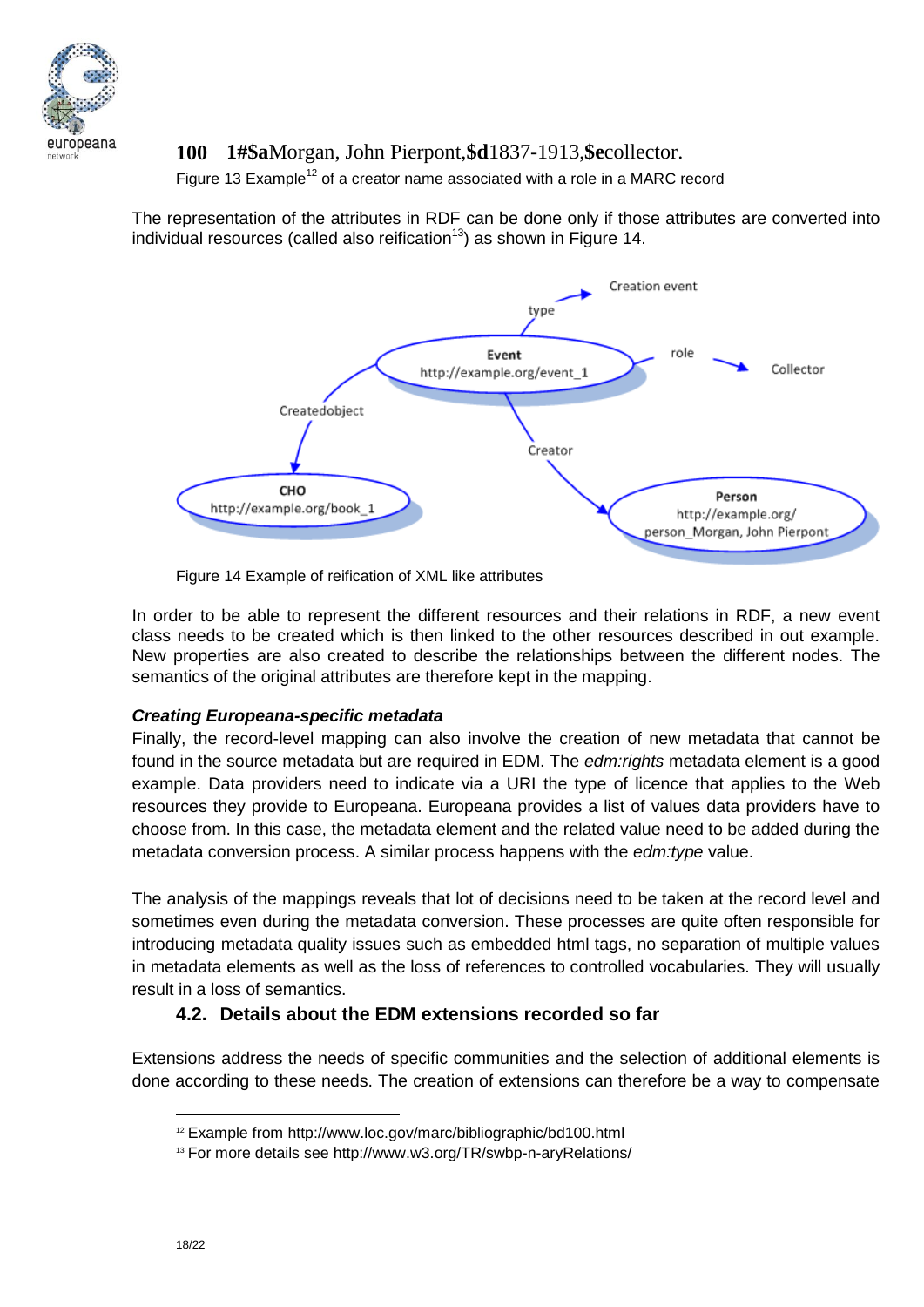

the loss of finer-grained metadata which would be present in the source metadata but not mappable to EDM. The extensions collected by the Task Force always start from the EDM model to which other element sets are added in order to cater to local and specific needs. It is important to note that the elements in these extensions can almost always be mapped to a more generic property in EDM. The extensions collected by the Task Force are for the most part classes or properties re-used from existing namespaces. Table 5 lists ontologies re-used in EDM extensions. Some projects have decided to create their own properties and have therefore declared a new namespace for it.

| <b>Extension of EDM</b>    | <b>Re-used ontologies</b>                                                    | <b>Scope</b>                                                                                                                                                                                                          |
|----------------------------|------------------------------------------------------------------------------|-----------------------------------------------------------------------------------------------------------------------------------------------------------------------------------------------------------------------|
|                            | Friend-of-a-Friend (FOAF)<br>http://xmlns.com/foaf/0.1/                      | Types of agents                                                                                                                                                                                                       |
|                            | Publishing Roles Ontology (PRO)<br>http://purl.org/spar/pro/                 | Roles of agents in the publication<br>process                                                                                                                                                                         |
|                            | VIVO http://vivoweb.org/ontology/core#                                       | Types of agents                                                                                                                                                                                                       |
| DM2E data model            | FRBR-aligned Bibliographic Ontology<br>(FaBiO)<br>http://purl.org/spar/      | Detailed semantics on<br>bibliographic entities                                                                                                                                                                       |
|                            | Citation Typing Ontology (CiTO)<br>http://purl.org/spar/cito                 | Detailed semantics on<br>bibliographic entities                                                                                                                                                                       |
|                            | <b>Bibliographic Ontology (BIBO)</b><br>http://purl.org/ontology/            | Detailed semantics on<br>bibliographic entities                                                                                                                                                                       |
|                            | DM2E own namespace<br>http://onto.dm2e.eu/schemas/dm2e/1.1/                  | Detailed semantics on<br>bibliographic entities                                                                                                                                                                       |
| DPLA data model            | DPLA own namespace<br>http://dp.la/about/map/                                | Additional subclasses for the<br>DPLA service such as<br>dpla:SourceResource,<br>dpla:Place                                                                                                                           |
|                            | DCMI type<br>http://purl.org/dc/dcmitype/                                    | Class dcmitype: Collection                                                                                                                                                                                            |
|                            | <b>BIO</b> vocabulary (BIO)<br>http://vocab.org/bio/0.1/                     | Terms about people and their<br>backgrounds with some<br>crossover into genealogical<br>information                                                                                                                   |
|                            | GoodRelations (GR)<br>http://www.heppnetz.de/ontologies/goodrel<br>ations/v1 | Vocabulary for e-commerce.<br>Used for properties like colour.                                                                                                                                                        |
| <b>EDM-Fashion Profile</b> | MARC Code List for Relators (Mrel)<br>http://id.loc.gov/vocabulary/relators/ | List of relator terms and<br>associated codes to designate<br>the relationship between a name<br>and a resource bibliographic<br>records.                                                                             |
|                            | Friend-of-a-Friend (FOAF)<br>http://xmlns.com/foaf/0.1/                      |                                                                                                                                                                                                                       |
|                            | <b>RDVocab</b><br>http://rdvocab.info/                                       | Vocabulary defining the<br>Resource Description and<br>Access (RDA). RDA is a<br>standard for cataloguing and is<br>intended for use by libraries and<br>other cultural organizations such<br>as museums and archives |

Table 5. List of ontologies re-used in the EDM extensions and their characteristics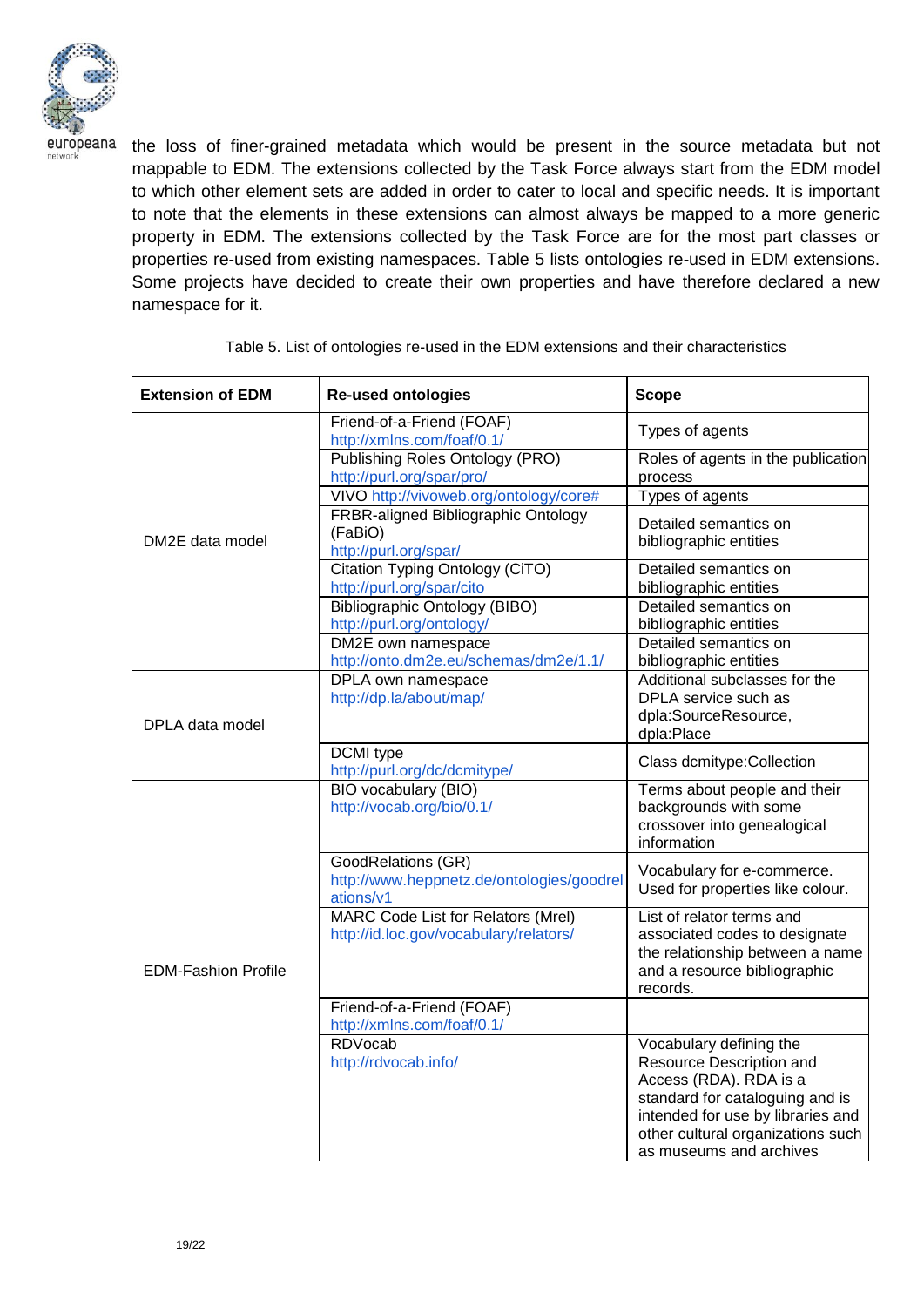

|                                                                                                               | Europeana Fashion own namespace<br>http://www.europeanafashion.eu/edmfp |                                                                                                                     |
|---------------------------------------------------------------------------------------------------------------|-------------------------------------------------------------------------|---------------------------------------------------------------------------------------------------------------------|
| <b>EUScreen</b>                                                                                               | <b>EBUCore properties</b>                                               |                                                                                                                     |
| German Digital Library<br>data model                                                                          | DDB own namespace<br>http://www.ddb.de/                                 | Additional properties to define<br>hierarchies. Most of the added<br>properties are required for the<br>DDB portal. |
| <b>Modeling Cultural</b><br><b>Collections for Digital</b><br>Aggregation and<br><b>Exchange Environments</b> | Collection description terms (CDL)<br>http://purl.org/cld/terms         | Collection specific properties                                                                                      |



To be integrated to EDM, the properties from the new element sets should be declared as specialisations of the properties used in the "standard" EDM. The specialisation of the EDM classes and properties is done by using constructs from RDF Schema<sup>14</sup>:

- *rdfs:subClassOf* to state that all the instances of one class are instances of another
- *rdfs:subPropertyOf* to state that all resources related by one property are also related by another

This principle of specialisation, as shown in Figure 15, allows the co-existence between a generic level (the EDM classes and properties) and a specific level (DM2E classes in the example below). In Figure 15, *dm2e:writer* is a specialisation of the more generic property *dc:creator*.

Figure 15. Principle of ontology specialization based on the RDFs properties. This figure is based on some properties available in the Europeana Data Model.

# **5. Further recommendations for the EDM model and conclusion**

In general, the analysis of the mappings, refinements and extensions as well as the results from the survey highlighted a few recommendations for data providers, or related to the EDM model itself.

First, data providers can learn a lot by sharing their mappings, refinements and extensions and by looking at the efforts done within the Europeana network. The collected documentation provides some patterns that could help data providers to tackle the various challenges highlighted in the sections above: creation of identifiers, creation of rich contextual resources, etc. The documentation on extensions and refinements should also encourage data providers to use specialisations of EDM or to create their own application profiles. In the longer run, Europeana

<sup>14</sup> <http://www.w3.org/TR/rdf-schema/>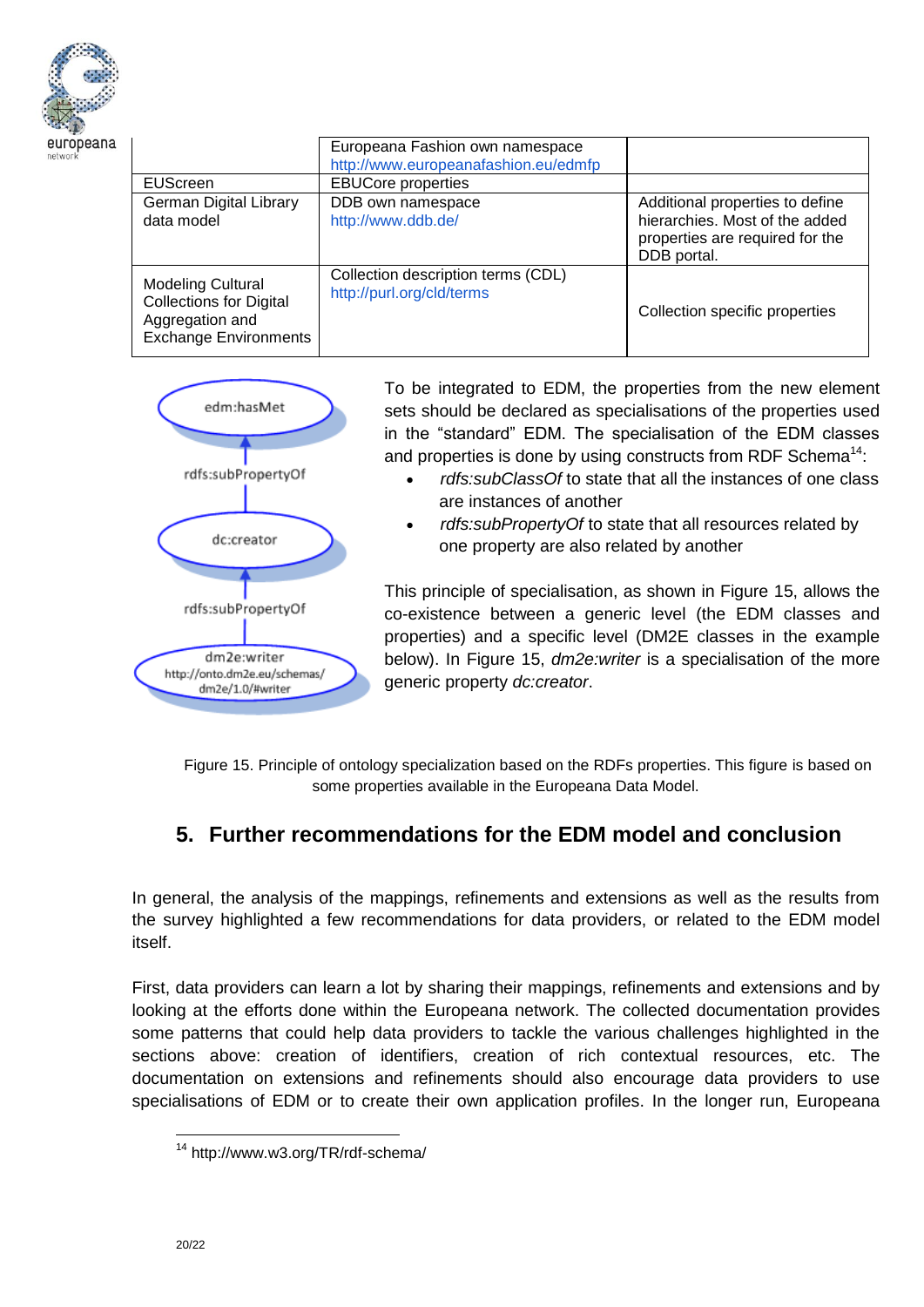

could also support extensions defined by data providers. Ideally extensions should be handled following RDF patterns where a general level and a more specific level can co-exist within the same database. It would leave data consumers with different interests to choose the levels that fits their needs best.

Some changes done in the EDM model could facilitate the mapping process, such as the support of the *edm:Event* class. The implementation of this class would allow data providers working with LIDO for instance to improve their mappings and to provide richer metadata.

The work on the Task Force has highlighted the need to coordinate and collect the mappings, refinements and extensions produced by Europeana data providers and related projects. Mappings, refinements or extensions to/of EDM are very relevant for the different actors contributing metadata to Europeana as they are a means to guarantee good interoperability of the metadata and a high level of data quality. Sharing the documentation related to these techniques and specifications is crucial for metadata interoperability within the Europeana ecosystem.

Based on the analysis done in the report, the Task Force provides a few recommendations for data providers and projects doing similar interoperability efforts. The mappings, refinements and extensions can be represented via different means: spreadsheets, transformation files, etc. However, the Task Force has identified some key elements that are required for the re-use and the understanding of those mappings, refinements and extensions by a third party.

Documentation about original metadata and mappings to EDM should always include:

- A semantic definition of each metadata element
- Information about how to handle the cardinality constraints and occurrences of each metadata element when mapping metadata
- Constraints related to the structure of some metadata elements (elements that are specifications of others such as *dc:coverage* and *dcterms:spatial* in Dublin Core, or hierarchical parent-child relationships)
- Constraints on the value of an element (e.g.: literals vs URIs, use of a controlled vocabulary).

In general the documentation of an Application profile should re-state the recommendations provided at schema-level.

• Information related to the context of production of this mapping (version date, domain represented, etc.)

An extension document should contain the same elements as the general documentation with additional information about:

- The namespaces extending the target metadata schema and how they have been integrated
- Additional constraints if required.
- The motivations of the extension (particular technical requirements, domain-specific needs, users requirements).

The work of the Task Force was limited to the identification, collection and documentation of the mappings, refinements and extensions but there is definitely a need to continue these efforts.